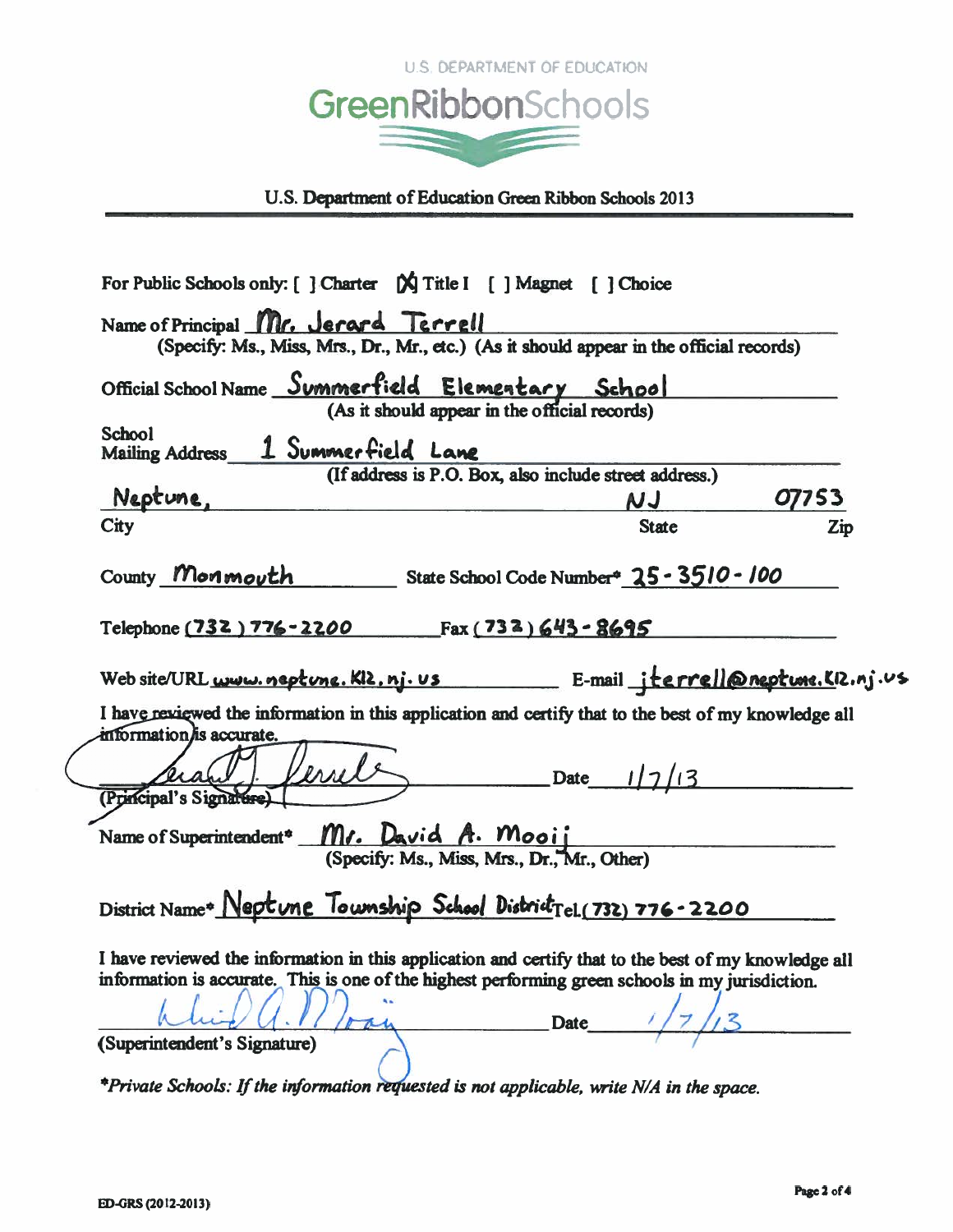The Neptune Township School District is deeply invested in providing its students with an exciting educational experience enriched with environmental literacy. To accomplish this goal, three elementary Environmental Science teachers are employed to teach four distinct environmental and sustainability programs that focus on Live Event Learning activities that use Summerfield and its surrounding areas as a Living Textbook. These programs include the SummerWood trips, the Gardening Program, the LEED Green Schools Curriculum, and the Marine Science Program. As students explore SummerWood, plant a garden, or identify marine life, their curiosity and awe is used to inspire their writing and their art. These cross curricular, student‐centered Science labs exercise the students' Math and Language Arts skills and answer the question of, "Why do we have to learn this stuff?"

SummerWood is roughly 30 acres of forested land adjacent to the Summerfield campus and is recognized as a Green Acres Preserve. For the SummerWood Curriculum, every K‐5 student in the district takes two trips there each year. The students do inquiry‐based ecology lessons that study the relationship between dynamic environmental and human systems. During the winter months, the classes visit the Science Room to do indoor experiments related to their fieldtrips. These lessons begin with the kindergarteners identifying the differences among living, nonliving, and once living objects. By fourth grade the students participate in the NJDEP Biological Water Monitoring Program. Classes collect and identify the different benthic macro-invertebrates present in the Jumping Brook, a Category One Stream. They then calculate the water quality index of the stream using the State's Water Quality Rating system. The water quality and macro-invertebrate data is entered into an online form for comparison with past results.

The second elementary Environmental Science teacher is responsible for the Gardening Program and the LEED Green Schools Curriculum. The K‐3 students plant perennials on campus to attract and support native species of birds and butterflies. The fourth and fifth grade classes plant salad gardens. In these gardening lessons the Summerfield students study water conservation. They learn that the school's roof was designed to direct rain water to an underground collection tank able to store 6,000 gallons. This tank has a level gauge in the school's lobby for the students to read. The tank is also connected to lockable and freeze proof faucets located near the raised beds so that students are able to use the recycled rainwater to irrigate their gardens.

During the winter months the Gardening teacher travels to the five elementary schools to do the LEED Green Schools lessons. Students do sustainability‐based labs that focus on topics such as alternative forms of energy and clean water. It is during these lessons that Summerfield and its campus are utilized the most as Living Textbooks. The students learn about the building's geothermal heating and cooling system. They also are brought out to see the sunscreens that are located over the south and west facing windows. They learn how the angles of the crossbars can control the effects of sunlight by allowing passive solar heating in the winter when the sun is low in the sky, but that they shade the windows in the summer when the sun is higher in the sky. During the lesson on the importance of clean water and wise water usage, they study the school's bio-retention swale. They learn that it is planted with native vegetation so that it does not need to be irrigated and that it also acts as a rain garden buffering the campus from storm water that may come from the road.

Summerfield Elementary School also serves as the home school for the Environmental Science teacher that runs the district's Marine Science Program. For this program every fifth grade student in the district takes a class trip to Sandy Hook. They study each of the marine ecosystems but focus on the Sandy Hook Bay. During their trip they are able to put on waiters and seine in the bay to collect and identify different forms of marine life. In seventh grade, the students board the district's A.N.S.W.E.R.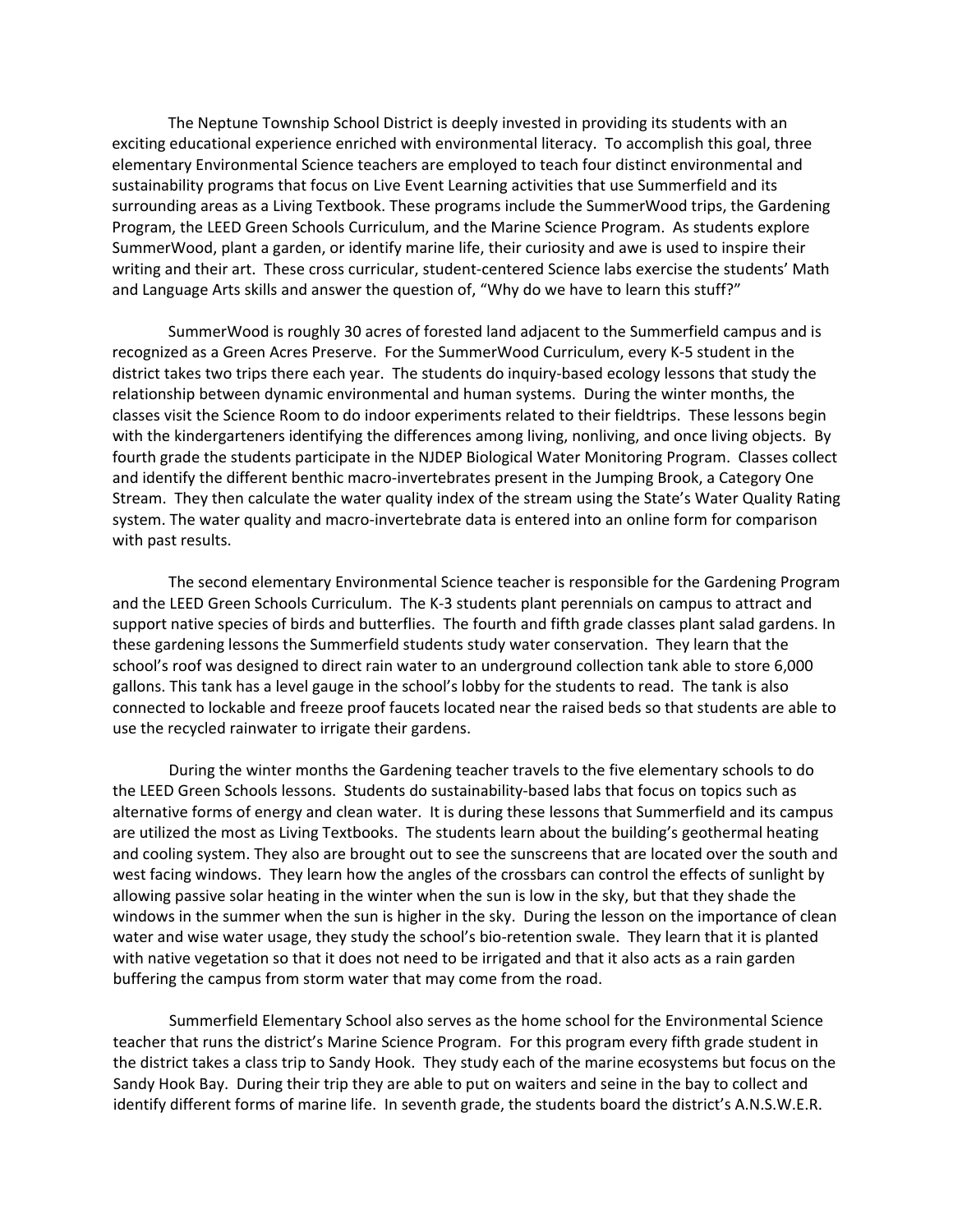(Area Network of Shore Water Emergency Responders) Water Rescue Boat. They travel about half a mile out into the Atlantic and use technology such as digital anemometers, thermometers, Secchi disks, and a titration kit to test the effects of water temperature, wind speed, and water clarity on the percentage of dissolved oxygen at ocean depths of 3m and 10m.

From the initial planning and conceptual design to the daily instructional activities, Neptune Township's Summerfield Elementary School has made a commitment to reducing environmental impact and costs, improving student and staff health, and providing effective environmental and sustainability education. Because of initiatives like these, Summerfield Elementary School was honored as the first New Jersey public school to ever receive a LEED Gold Certification.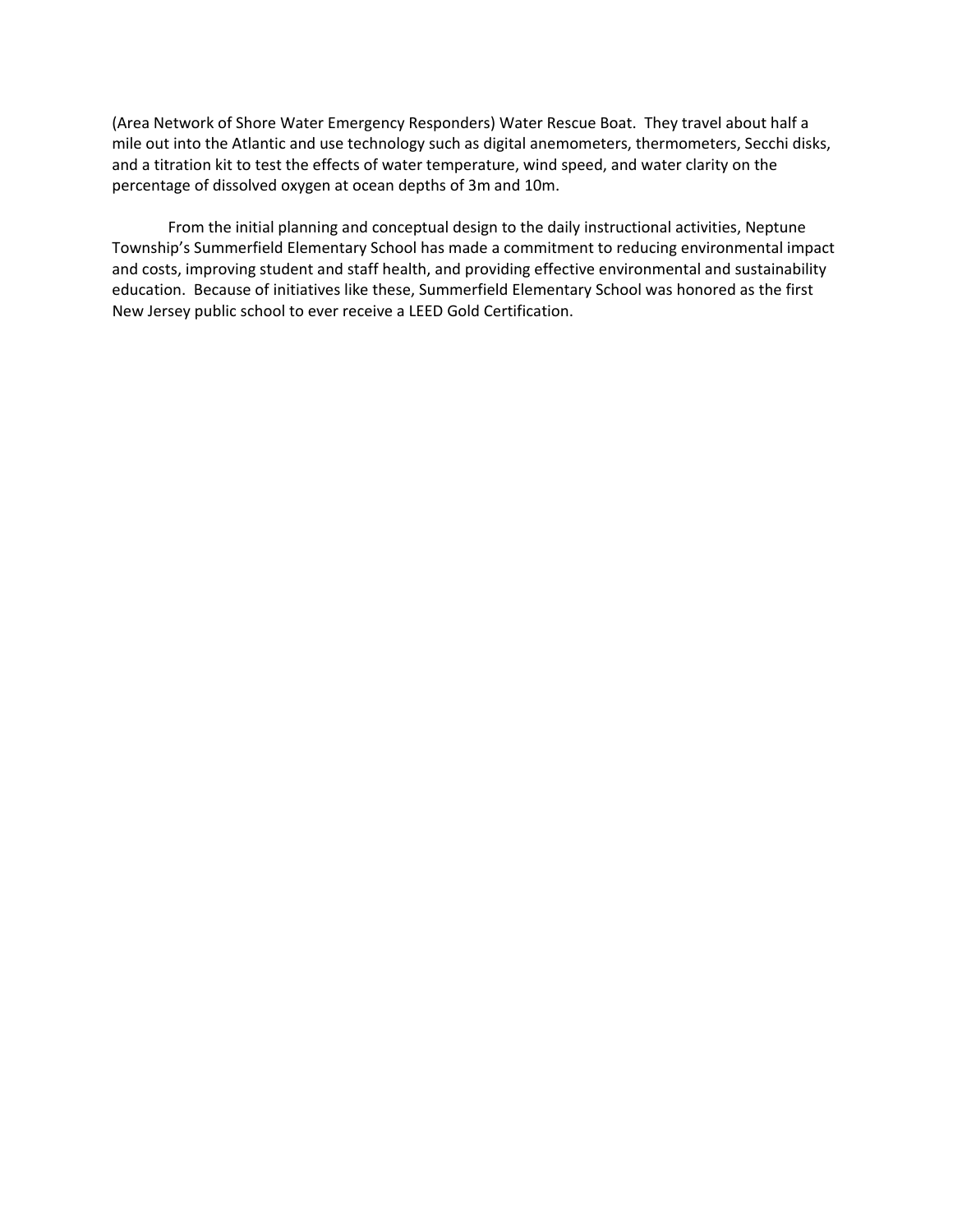

# **PART II – SUMMARY OF ACHIEVEMENTS**

# **Instructions to School Principal**

Provide a concise and coherent "snapshot" that describes how your school is representative of your jurisdiction's highest achieving green school efforts in approximately 800 words. Summarize your strengths and accomplishments. Focus on what makes your school worthy of the title U.S. Department of Education Green Ribbon School.

# <u> PART III – DOCUMENTATION OF STATE EVALUATION OF NOMINEE</u>

#### **Instructions to Nominating Authority**

The Nominating Authority must document schools' high achievement in each of the three ED-GRS Pillars and nine Elements. For each school nominated, please attach documentation in each Pillar and Element. This may be the Authority's application based on the Framework and sample application or a committee's written evaluation of a school in each Pillar and Element.

#### **Nominating Authority's Certifications**

The signature by the Nominating Authority on this page certifies that each of the statements below concerning the school's eligibility and compliance with the following requirements is true and correct.

- 1. The school has some configuration that includes one or more of grades K-12. (Schools on the same campus with one principal, even a K-12 school, must apply as an entire school.)
- 2. The school is one of those overseen by the Nominating Authority which is highest achieving in the three ED-GRS Pillars: 1) reduced environmental impact and costs; 2) improved health and wellness; and 3) effective environmental and sustainability education.
- 3. The school meets all applicable federal civil rights and federal, state, local and tribal health, environmental and safety requirements in law, regulations and policy and is willing to undergo EPA on-site verification.

Name of Nominating New Jersey Department of Education Agency

Name of Nominating Bernard E. Piaia, Jr. **Authority** 

(Specify: Ms., Miss, Mrs., Dr., Mr., Other)

I have reviewed the information in this application and certify to the best of my knowledge that the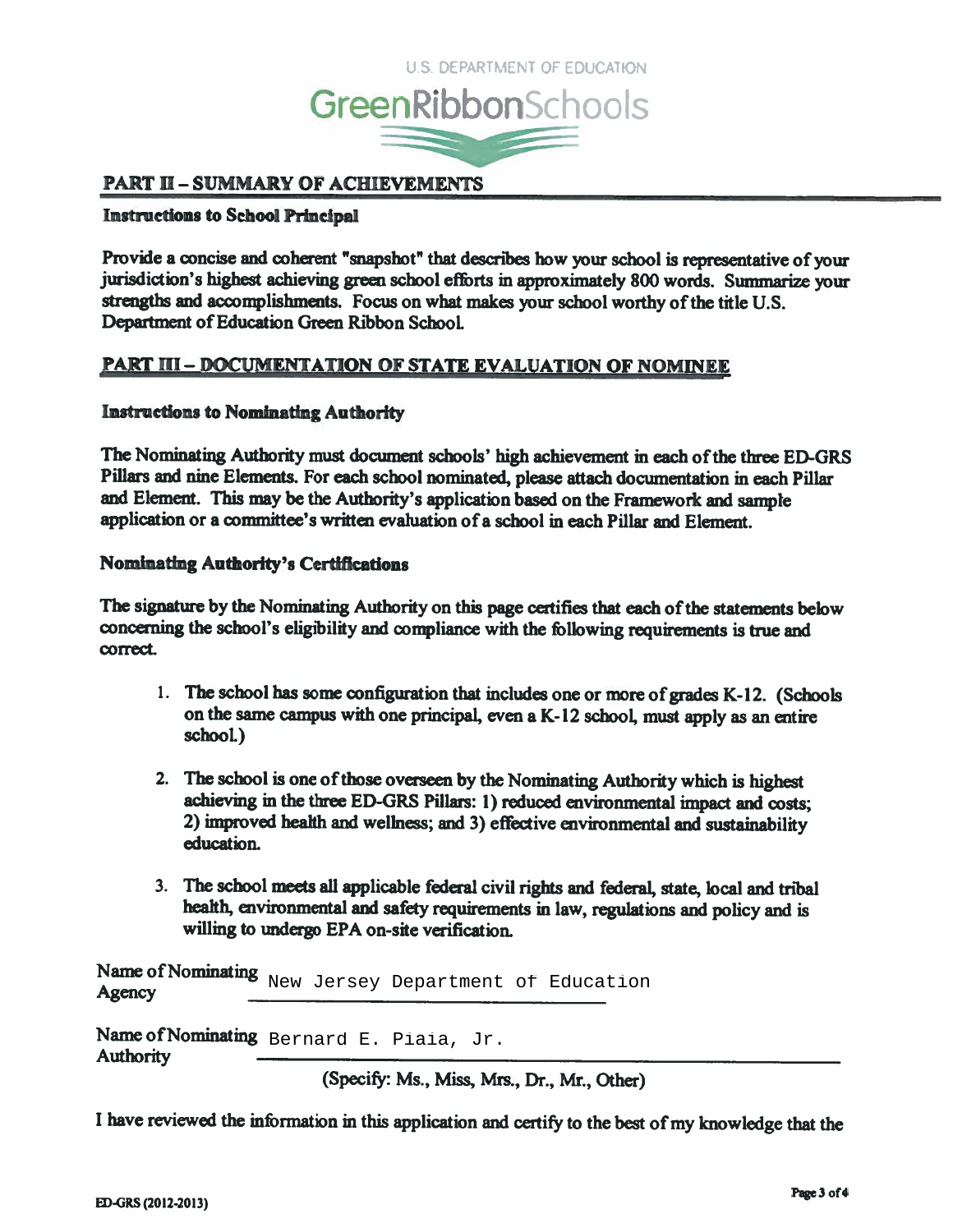

school meets the provisions above.

Bernard E. Piara fr.

Date February 14, 2013

Nominating Authority's Signature)

The nomination package, including the signed certifications and documentation of evaluation in the three Pillars should be converted to a PDF file and emailed to green.ribbon.schools@ed.gov according to the instructions in the Nominee Submission Procedure.

> OMB Control Number: 1860-0509 **Expiration Date: February 28, 2015**

# **Public Burden Statement**

According to the Paperwork Reduction Act of 1995, no persons are required to respond to a collection of information unless such collection displays a valid OMB control number. The valid OMB control number for this information collection is 1860-0509. Public reporting burden for this collection of information is estimated to average 37 hours per response, including time for reviewing instructions, searching existing data sources, gathering and maintaining the data needed, and completing and reviewing the collection of information. The obligation to respond to this collection is required to obtain or retain benefit P.L. 107-110, Sec. 501, Innovative Programs and Parental Choice Provisions. Send comments regarding the burden estimate or any other aspect of this collection of information, including suggestions for reducing this burden, to the U.S. Department of Education, 400 Maryland Ave., SW, Washington, DC 20202-4536 or email ICDocketMgr@ed.gov and reference the OMB Control Number 1860-0509. Note: Please do not return the completed ED-Green Ribbon Schools application to this address.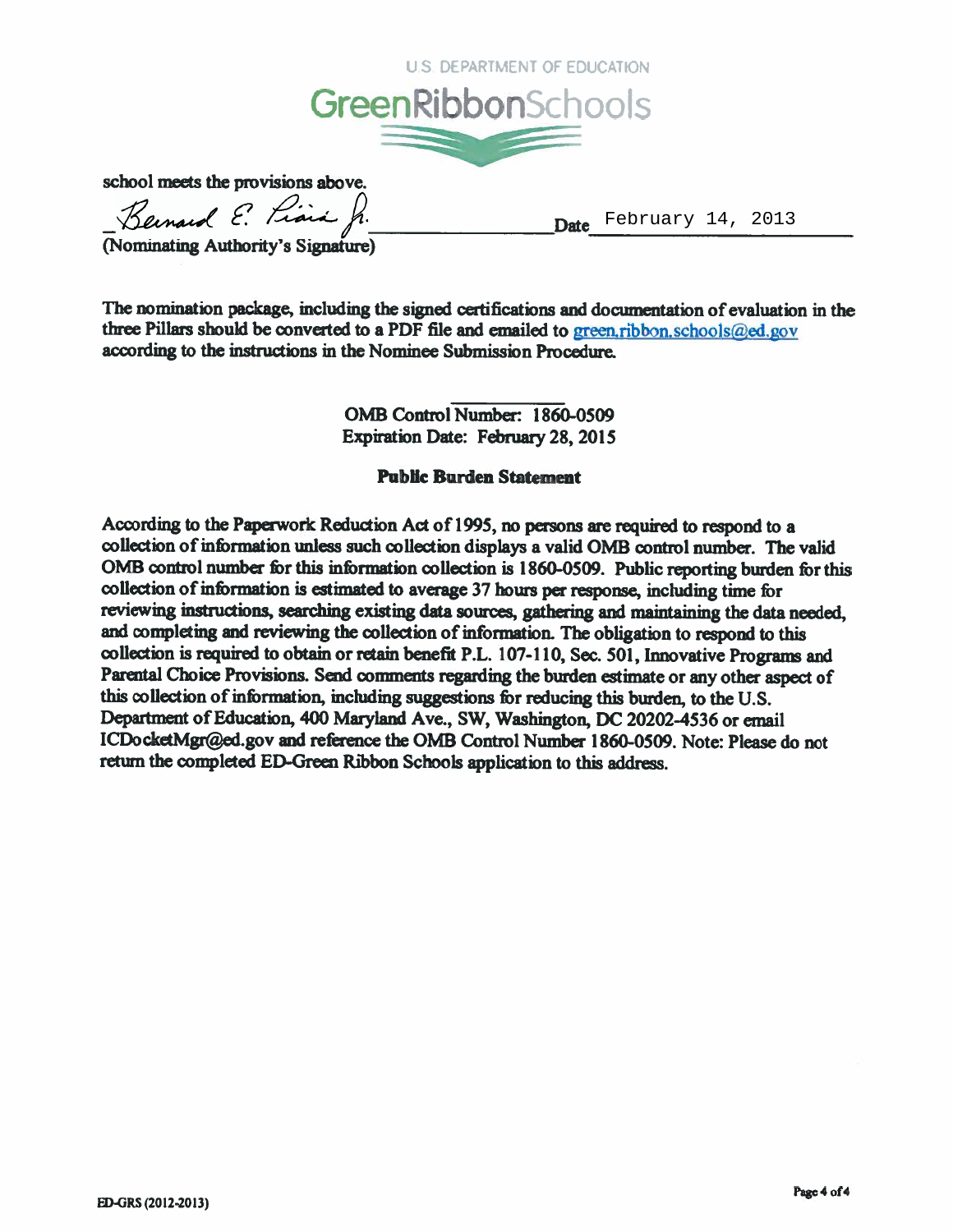#### **School Contact Information**

| School Name: _____ Summerfield Elementary School _______ District: _________ Neptune Township                                                                                                                                  |                                        |                                        |                         |  |  |  |  |  |
|--------------------------------------------------------------------------------------------------------------------------------------------------------------------------------------------------------------------------------|----------------------------------------|----------------------------------------|-------------------------|--|--|--|--|--|
| Street Address: 1 Summerfield Lane 1 2 Street Address: 2 Street Address: 2 Street Address: 2 Street Address: 2 Street Address: 2 Street Address: 2 Street Address: 2 Street Address: 2 Street Address: 2 Street Address: 2 Str |                                        |                                        |                         |  |  |  |  |  |
| City: Neptune Neptune Mercedes New York 2ip: 07753                                                                                                                                                                             |                                        |                                        |                         |  |  |  |  |  |
|                                                                                                                                                                                                                                |                                        |                                        |                         |  |  |  |  |  |
|                                                                                                                                                                                                                                |                                        |                                        |                         |  |  |  |  |  |
| Principal Email Address: __jterrell@neptune.k12.nj.us________Phone Number: __(732)776-2200 x5401                                                                                                                               |                                        |                                        |                         |  |  |  |  |  |
| Lead Applicant Name (if different): Mr. David A. Mooij, Superintendent of Schools [1996] [1996] Lead Applicant                                                                                                                 |                                        |                                        |                         |  |  |  |  |  |
| Lead Applicant Email: damooij@neptune.k12.nj.us Phone Number: (732)776-2200                                                                                                                                                    |                                        |                                        |                         |  |  |  |  |  |
| Level                                                                                                                                                                                                                          | School Type                            | How would you describe<br>your school? | <b>District Name</b>    |  |  |  |  |  |
| [X] Elementary (PK - 5 or 6)                                                                                                                                                                                                   | (X) Public                             | (X) Urban                              | Neptune                 |  |  |  |  |  |
| $[] K - 8$                                                                                                                                                                                                                     | () Private/Independent                 | () Suburban                            | () Largest 50 Districts |  |  |  |  |  |
| [] Middle (6 - 8 or 9)                                                                                                                                                                                                         | () Charter                             | () Rural                               | <b>Total Enrolled:</b>  |  |  |  |  |  |
| [] High (9 or 10 - 12)                                                                                                                                                                                                         |                                        |                                        | 460 000                 |  |  |  |  |  |
|                                                                                                                                                                                                                                |                                        |                                        |                         |  |  |  |  |  |
| Does your school serve 40% or<br>more students from                                                                                                                                                                            | % receiving FRPL 49.6%                 | Graduation rate: 100%                  |                         |  |  |  |  |  |
| disadvantaged households?                                                                                                                                                                                                      | % limited English proficient_0%____    | Attendance rate: 94.7%                 |                         |  |  |  |  |  |
| (X) Yes () No                                                                                                                                                                                                                  | Other measures 7.17% Auditory Impaired |                                        |                         |  |  |  |  |  |

# *SUMMARY NARRATIVE:* **Provide an 800 word maximum narrative describing your school's efforts to reduce environmental impact and costs, improve student and staff health, and provide effective environmental and sustainability education. Focus on unique and innovative practices and partnerships.**

From the initial planning and conceptual design to the daily instructional activities, Neptune Township's Summerfield Elementary School has made a commitment to reducing environmental impact and costs, improving student and staff health, and providing effective environmental and sustainability education. Because of this commitment, in 2007 Summerfield Elementary was honored as the first New Jersey public school to ever receive a LEED Gold Certification. Summerfield was also recognized by the Design Build Institute of America as its 2006 Project of the Year in the Legacy Category. It has also been featured in countless publications and news articles including the American School Board Journal's "Learning by Design", Geo Outlook Magazine, and a NJIT study on school designs that support the inclusion of students with disabilities.

Summerfield uses several unique and innovative technologies to reduce its environmental impact and cost. Two electric vehicle charging stations are located in parking spots near the main entrance. A Geothermal heating and cooling system utilizes variable frequency drives, flow control valves, and an energy recovery system to capture energy that would normally be lost through exhaust. Sunscreens placed over the south and west facing windows control the effects of sunlight by allowing passive solar heating in the winter, but shading the windows in the summer. Day lighting controls, occupancy sensors, and a building automation system add to the efficiency. The automation system gives the facilities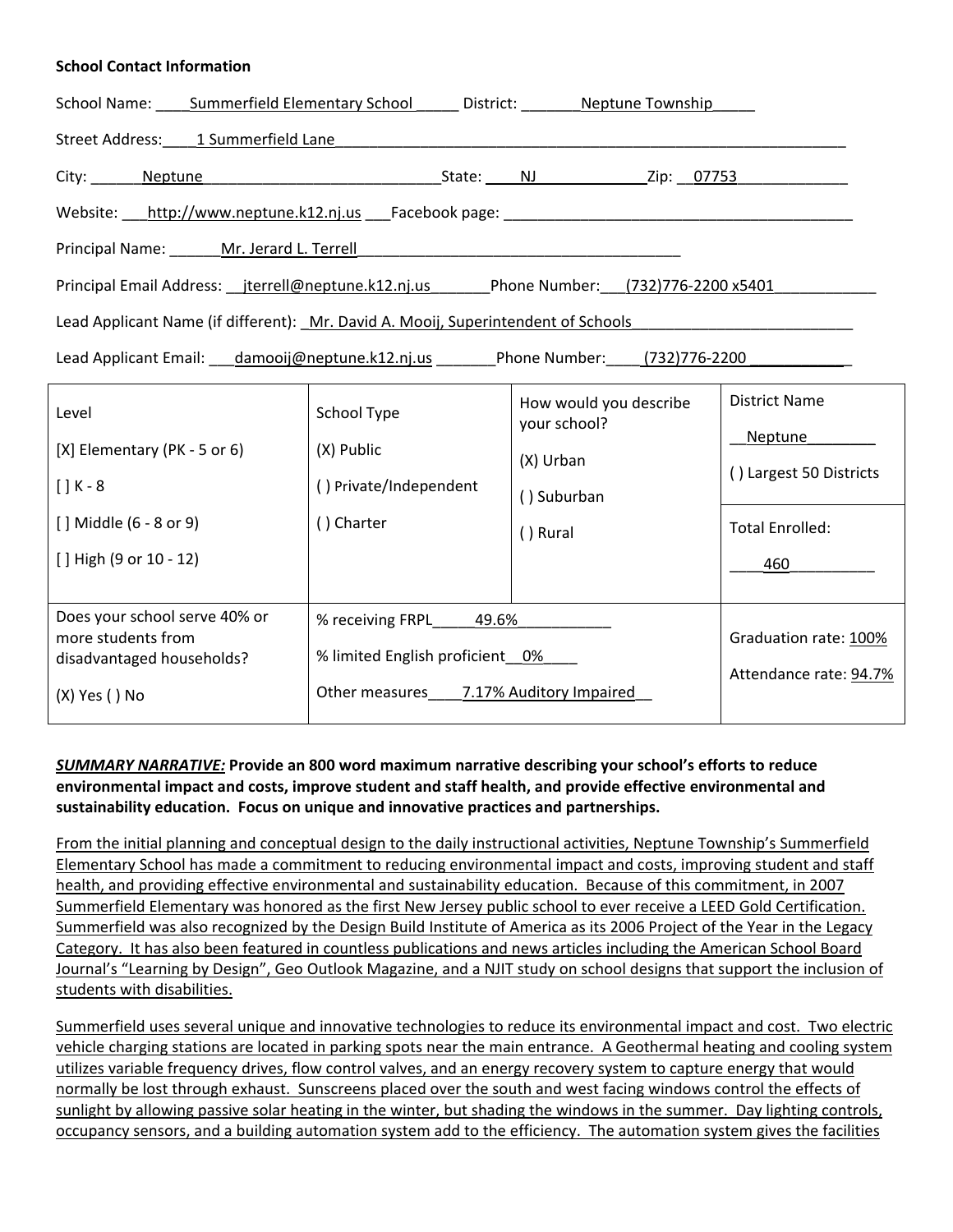director precise control and timing of heating, air conditioning, and lighting systems remotely through a mobile devise 24 hours a day. This all add up to a 33% reduction in energy use.

To reduce the domestic water use, waterless urinals and low flow toilets were installed. To reduce irrigation, the roof was designed to direct rain water to an underground collection tank able to store 6,000 gallons. Overflow is passed through soft storm water infiltration chambers for gradual recharging of the ground water. The collection tank has a level gauge in the school's lobby for the students to read. The tank is connected to lockable and freeze proof faucets located near the raised beds so that students are able to use the recycled rainwater to irrigate their gardens. The campus also hosts a bio-retention swale planted with native vegetation to help treat on-site storm water and act as a buffer from the road. These innovations, and the use of regionally appropriate landscaping, have completely eliminated Summerfield's irrigation cost.

Neptune's commitment to improve student and staff health is evident through its efforts to control and improve indoor air quality, manage chemical use, encourage fitness both in and out of the building, provide healthy meals, and educate the students about nutrition. Research finds that healthy environments are the key to improving student and staff attendance, which directly correlates to student achievement. Summerfield's ventilating system uses under‐floor air distribution to continually sweep contaminants from floor to ceiling reducing asthma triggers and the spread of airborne pathogens. The Physical Education curriculum ensures that the students receive over 150 minutes of physical education each week; over 50% of which occurs outside. To inspire even more outdoor physical activity, the Science curriculum includes hikes through the woods, gardening, and on‐site marine ecology labs. The students and staff also participate in programs such as the American Heart Association's "Jump Rope for Heart" and a staff weight loss competition called the "Neptune Meltdown".

However, the most unique aspect of Summerfield is that all of these innovative technologies and programs allow the building and its campus to serve as a "living textbook". To this end, there are three Elementary Environmental Science teachers employed to teach four distinct environmental and sustainability literacy programs that engage the students in Live Event Learning. These programs include the SummerWood trips, the LEED Green Schools Curriculum, the Gardening Program, and the Marine Science Program. Students participate in a Service Learning Project to remove invasive species from SummerWood, a Green Acres Preserve adjacent to Summerfield's campus. Classes gather and record data for the NJDEP Biological Water Monitoring Program by collecting and identifying benthic macro‐ invertebrates present in the Jumping Brook Stream, an NJDEP Category One Stream in SummerWood. First through third grade students grow perennials to attract and support local fauna. Fourth and fifth graders design and conduct gardening experiments and then have a salad party to celebrate the fruits of their labor. Students travel to Sandy Hook and seine in the bay to collect and identify marine life just like true Marine Biologists. As an elementary school in an urban school district, Summerfield strives to rescue children form what Richard Louv calls "Nature Deficit Disorder". The Elementary Science Curriculum makes every effort to engage the students in memorable, real‐life outdoor experiences to produce well‐equipped, environmentally literate citizens.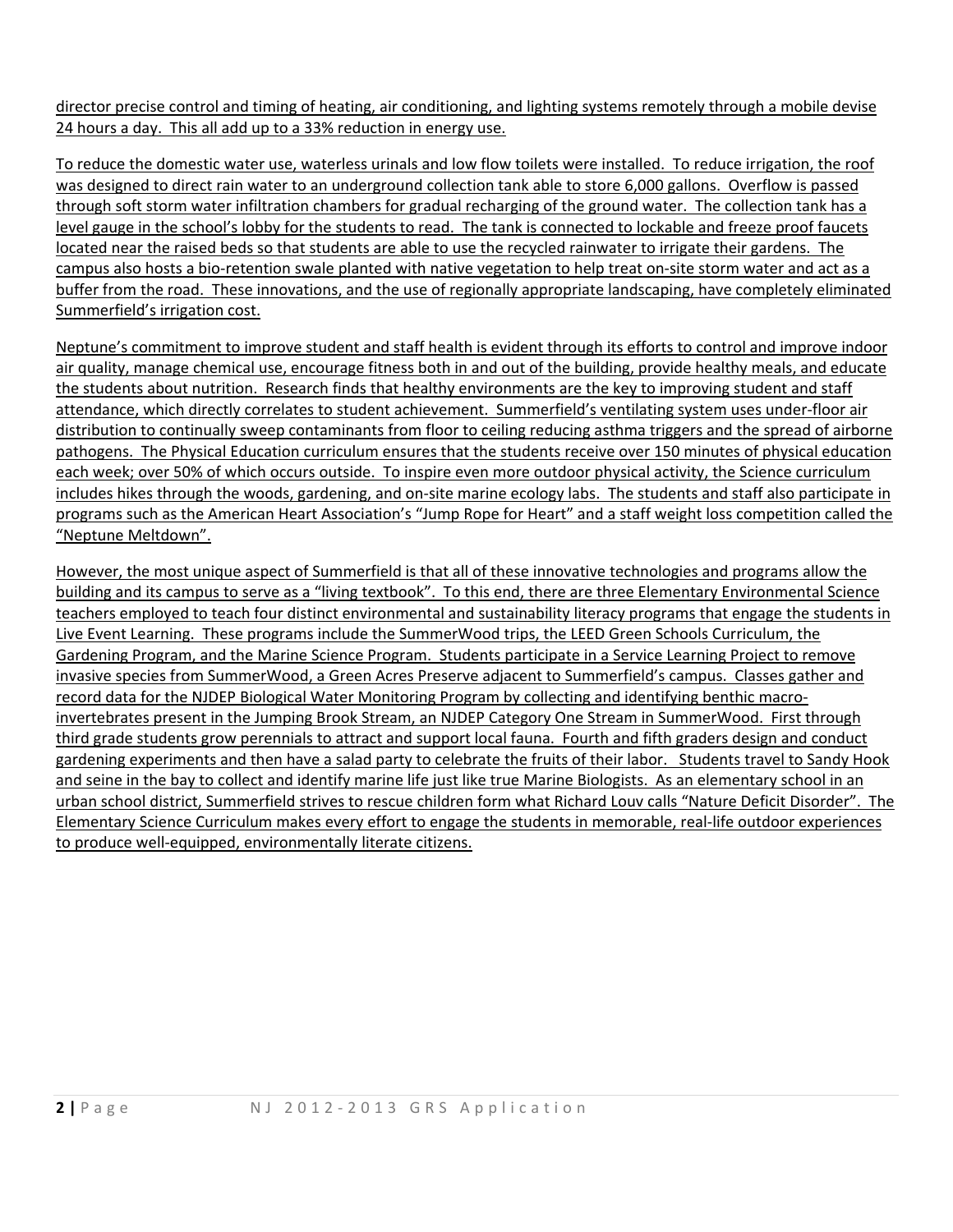**Instructions for Completing this form:** Please answer all of the questions below to the best of your ability. A more complete application will increase your chances of success. You may supplement the information in these questions by describing alternative benchmarks or indicators of progress (see final question in each section).

### **SCHOOL PROFILE: GREEN SCHOOL PROGRAM AND AWARDS (Cross‐Cutting Question)**

1. Is your school participating in a local, state, or national program, which asks you to benchmark progress in some fashion in any or all of the Pillars? Yes X No lif yes, please explain what program and what level you are currently at, and state the years you have been involved in these programs. (e.g. local Green Strategic Plan, Eco‐ Schools USA, PLT Green Schools, NJPALS, Green Schools Leadership Institute, NJ Learns, NJ Sustainable Schools Project, NJ Recycling).

This year, Summerfield Elementary has enrolled in the NJNG "See the Light" energy saving/monitoring program.

2. Has your school, staff or student body received any awards for facilities, health or environment?

Yes \_X\_ No\_\_\_ Award(s) and year(s) LEED Gold Certified since 2007 and Design Build Institute of America's 2006 Project of the Year in the Legacy Category

3. Has your school identified or created a place for teachers to go to share lessons on Sustainability?

Yes X No If yes, where? All of the teachers in the district have access to a shared hard drive. Teachers post and utilize lesson plans related to the Gardening, SummerWood, LEED Green Schools, Project Learning Tree, and Project WET activities. Teachers also share lesson plans during their one hour weekly Professional Learning Communities (PLCs), yearly Grade Level Meetings, and the District's Share Fair Professional Development Day.

- 4. Has your School Board adopted a Green Strategic Plan? Yes X No
- 5. Has your school created a Green Team? Yes X No If yes, list team members and their roles.

The Green Team includes Joseph Woerner (Green Team Coordinator/Environmental Science Teacher), Nancy Venice (Art Teacher), Katherine Haughwout (Music Teacher), Shanay Walker (2012 Teacher of the Year), Shane Toohey (Gardening/LEED Green Schools teacher), Joshua Loveland (Science Department Chair). Each member of the green team participates in promoting the environmental/sustainability initiatives.

6. Has your school seen a cost savings from green initiatives? Yes  $X$  No  $\blacksquare$  If yes, describe the savings.

We have realized a 33% savings in energy use, 100% reduction in irrigation, and a 34.64% reduction in domestic water use.

# **PILLAR I: REDUCED ENVIRONMENTAL IMPACT AND COSTS**

Element 1A: Reduced or eliminated greenhouse gas (GHG) emissions ‐ Energy/Buildings

(Please convert energy data to Portfolio Manager Format if possible)

1. Can your school demonstrate a reduction in Greenhouse Gas emissions?

(X) Yes () No Percent reduction:  $15.45$  . Over (m/yy - m/yy):  $6/09 - 5/10$ 

Initial GHG emissions rate (MT eCO2/person): \_\_\_\_\_1.33\_\_\_\_\_\_\_\_\_\_\_\_\_\_\_\_\_\_\_\_\_\_\_\_\_\_

Final GHG emissions rate (MT eCO2/person): 1.33

**3 |** Page N J 2012 ‐ 2013 GRS Application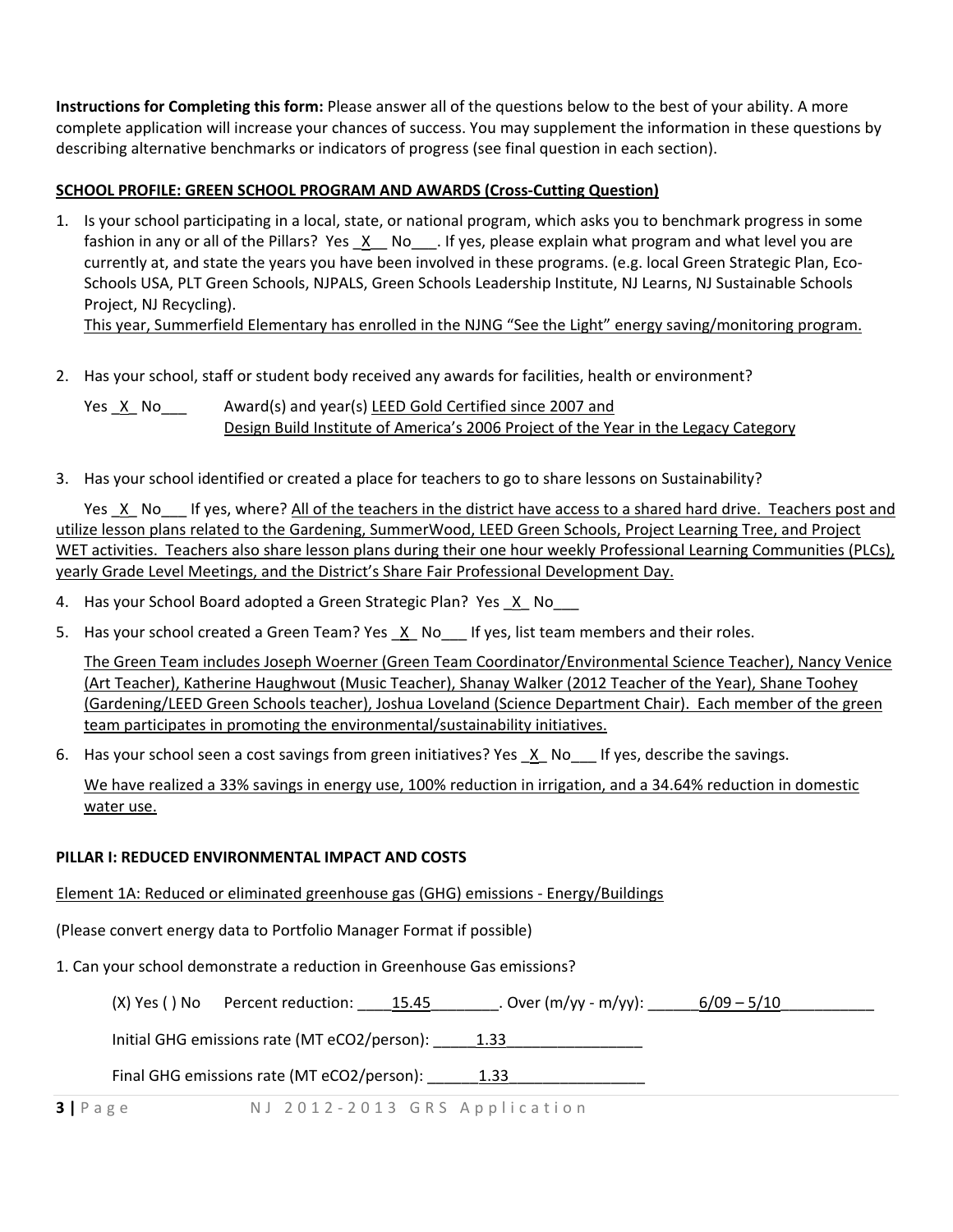| Offsets: ________________________. How did you calculate the reduction? Calculation baseline ASHRAE 90.1                                                                                                     |
|--------------------------------------------------------------------------------------------------------------------------------------------------------------------------------------------------------------|
| How have you benchmarked your energy use? Compliant building to actual building                                                                                                                              |
| 2. Has your school conducted an energy audit of its facilities? Yes X No<br>Percent reduction: 33 %                                                                                                          |
| Measurement unit used (kBTU/Square foot or kBTU/student): kBTU/Square foot                                                                                                                                   |
| Time period measured: from __ July 2011 ___ to _July 2012                                                                                                                                                    |
| 3. Has your school received EPA ENERGY STAR certification or does it meet the requirements for ENERGY STAR<br>certification?                                                                                 |
|                                                                                                                                                                                                              |
| 4. What percentage of your school's energy is obtained from:                                                                                                                                                 |
| On-site renewable energy generation: 0% Type Type Type                                                                                                                                                       |
| Purchased renewable energy: 100% Type: Wind                                                                                                                                                                  |
| Participation in USDA Fuel for Schools, DOE Wind for Schools or other federal or state school energy program:                                                                                                |
| 5. Has your school reduced its total non-transportation energy use from an initial baseline? Yes X No_                                                                                                       |
| Current energy usage (kBTU/student/year): 10445<br>Current energy usage (kBTU/sq. ft./year): 67.25                                                                                                           |
|                                                                                                                                                                                                              |
| How did you document this reduction? Calculation baseline ASHRAE 90.1 compliant building to actual building                                                                                                  |
| 6. In what year was your school originally constructed? 2006 2006                                                                                                                                            |
| What is the total building area of your school? __ 101,912 square feet.                                                                                                                                      |
| 7. Has your school constructed or renovated building(s) in the past ten years? (X) Yes () No                                                                                                                 |
| For new building(s): Which green building standard was used? LEED                                                                                                                                            |
| Percentage building area that meets green building standards: 100%                                                                                                                                           |
| Certification and level: Cold Constructed area: 101,912 sq. ft.                                                                                                                                              |
| For renovated building(s): Percentage of the building area that meets green building standards:<br>____________Certification and level: ______________________________Total renovated area: ________________ |
|                                                                                                                                                                                                              |
| Which green building standard was used?<br>(LEED Existing Buildings: Operation & Maintenance, CHPS Operations Report Card, Green Globes or other)                                                            |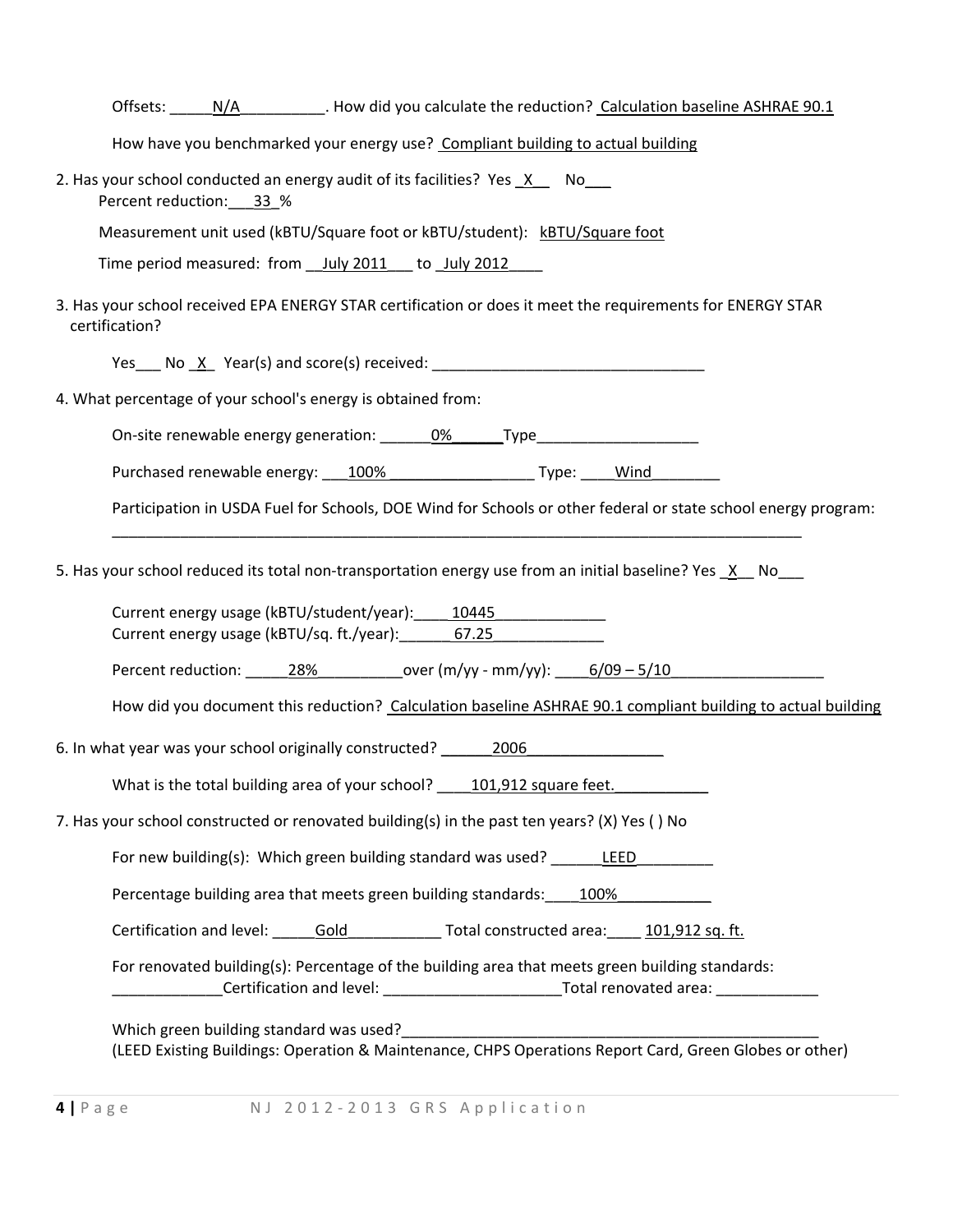#### Element 1B: Improved water quality, efficiency, and conservation – Water/Grounds

8. Can you demonstrate a reduction in your school's total water consumption (measured in gal/square foot) from an initial baseline? Yes \_X\_ No\_\_\_\_ Please provide:

Percentage reduction in domestic use: 34.64 % Percentage reduction in irrigation:  $100\%$ Percentage reduction: 134.64 % Time period: from 2005 to 2006 Do you include after-hour activities in your water consumption calculations? (adult sport leagues, adult education, scouting, other community events etc.?) Yes

- 9. Describe any strategies you use to discourage single‐use beverage containers on school property. Describe how you assure the recycling of those containers at athletic locations. The Science Curriculum highlights the negative impact single‐use beverage containers have on the environment. To discourage their use, Summerfield has a cold water bottle filling station attached to a water fountain outside of the gymnasium. To encourage proper disposal, multiple recycling containers are strategically placed in high traffic areas.
- 10. What percentage of your landscaping is considered water-efficient and/or regionally appropriate? \_100%
- 11. What plants are native to your geographic location and how have you incorporated them? All of the landscaping on the Summerfield campus uses native or geographically appropriate species to conserve water. For example, the bio‐ retention swale and its surrounding areas include winter berry, sweet pepperbush, inkberry, and winged sumac. The first, second, and third grade classes plant native perennials such as purple coneflower, milk weed, and wild columbine to attract and support goldfinches, monarch butterflies, and ruby-throated hummingbirds. The fifth grade students work with middle school students on a service learning project to remove Japanese knotweed (an invasive species) from SummerWood. For this activity the students remove the knotweed and plant sand coreopsis, swamp rose mallow, and other native species so that the invasive species is less likely to return.

12. Describe alternate water sources used for irrigation (e.g. roof run‐off, parking lot runoff). (50‐words max) Rainwater is diverted from the roof to a 6,000gl storage tank. The water is then pumped up to yard hydrants and used for irrigation as needed. Students can monitor the tank level from a digital gauge in the school lobby. Tank overflow passes through infiltration chambers for ground water re-charge

13. Describe any efforts to reduce stormwater runoff and/or reduce impermeable surfaces (e.g. rain gardens, swales, ponds). (50‐words max) The storage tank, infiltration chambers, and the paved surfaces feed the bio‐retentions swale. This system is designed to recharge storm water quantities equivalent to a 100 year event. The sidewalks that rap around the back of the school and the paths through SummerWood are made from pervious materials.

14. Our school's drinking water comes from: (X) Municipal water source ( ) Well on school property

( ) Other: \_\_\_\_\_\_\_\_\_\_\_\_\_\_\_\_\_\_\_\_\_\_\_\_\_\_\_\_\_\_\_\_\_\_\_\_\_\_\_\_\_\_\_\_\_\_\_\_\_\_\_\_\_\_\_\_\_\_\_\_\_\_\_\_\_\_\_\_\_\_\_\_\_\_\_\_\_\_\_\_\_\_\_\_\_

15. Describe how the water source is protected from potential contaminants. (50-words max) The supply is monitored by a public utility through EPA Source Water Assessment Program and Unregulated Contaminant Monitoring. Once on site, any connection to non-potable use is protected by a backflow preventer. The backflow preventers are inspected annually.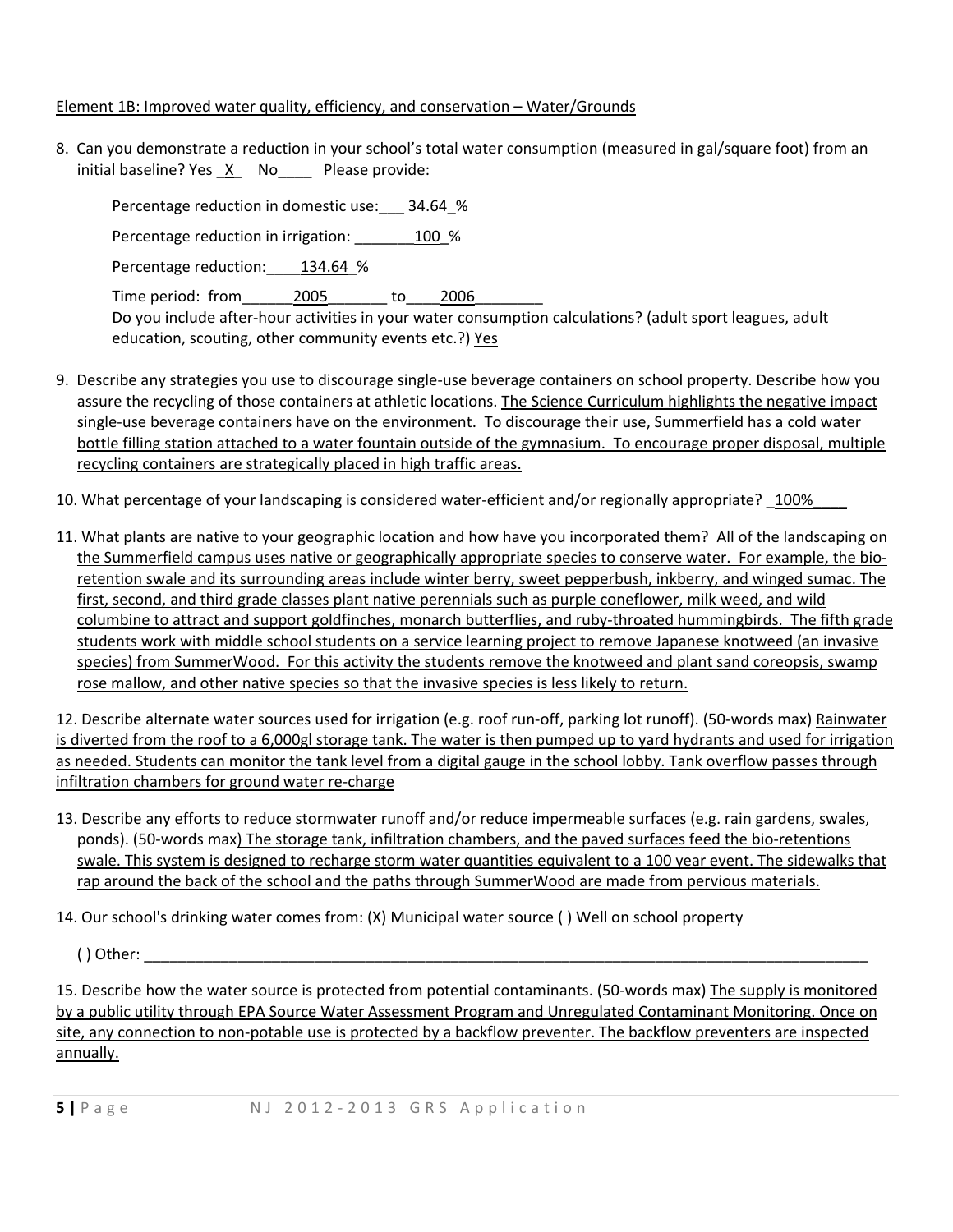16. Describe the program you have in place to control lead in drinking water. (50‐words max) We monitor an annual water quality report from our public supplier. We also monitor repairs to the plumbing system and prohibit the use of lead containing products for repair or replacement to components of the system.

- 17. Does your school have its own well? Yes No X. If yes, did your school comply with all monitoring requirements and did the drinking water meet all applicable standards? Yes No
- 18. Describe how your school's site grading and irrigation system and schedule is appropriate for your climate, soil conditions, plant materials, and climate, with an emphasis on water conservation: (50‐word max) All of our landscaping requires little or no irrigation. We have no automatic irrigation systems. When we manually irrigate, we use rainwater from a 6,000 gallon storage tank which collects runoff from the roof. Some runoff is diverted through a bio-retention swale to irrigate the plantings in that area.

# Element 1C: Reduce waste production – Waste/Hazardous Waste

19. What percentage of solid waste is diverted from landfilling or incinerating due to reduction, recycling and/or composting? Complete all the calculations below to receive points.

A - Monthly garbage service in cubic yards (garbage dumpster size(s) x number of collections per month x percentage full when emptied or collected): \_9,600 Cu Yd.

B - Monthly recycling volume in cubic yards (recycling dumpster sizes(s) x number of collections per month x percentage full when emptied or collected): 4,800 Cu Yd.

C ‐ Monthly compostable materials volume(s) in cubic yards (food scrap/food soiled paper dumpster size(s) x number of collections per month x percentage full when emptied or collected): Less than 1 Cu Yd. (food scraps)

Recycling Rate =  $((B + C) \div (A + B + C) \times 100)$ : 33.3%

Monthly waste generated per person =  $(A/number$  of students and staff): <br>20.86 Cu Yd.

- 20. What percentage of your school's total office/classroom paper content is post‐consumer material, fiber from forests certified as responsibly managed and/or chlorine-free? \_\_\_\_\_\_\_\_\_\_\_\_100%
- 21. Do you include after‐hour activities in your garbage reduction calculations? (adult sport leagues, adult education, scouting, other community events etc.?) Yes
- 22. Describe how you have reduced your paper consumption, and how you measured that reduction (e.g. working and reviewing online, white boards). (50-word max) The purchase orders show reduced paper consumption over the past few years. This has been accomplished through the use of Smartboards in the classrooms, electronic forms of communication for all staff and parent notifications, and the installation of swipe cards to monitor and regulate the use of copy machines.

# 23. List the types and amounts of hazardous waste generated at your school:

| Flammable liquids | Corrosive liquids | <b>Toxics</b> | Mercury | Other:                                           |
|-------------------|-------------------|---------------|---------|--------------------------------------------------|
|                   |                   |               |         | Medical waste, sharps<br>(.002 lbs. per student) |

How is this calculated? By dividing the total pounds generated in one year by the number of students.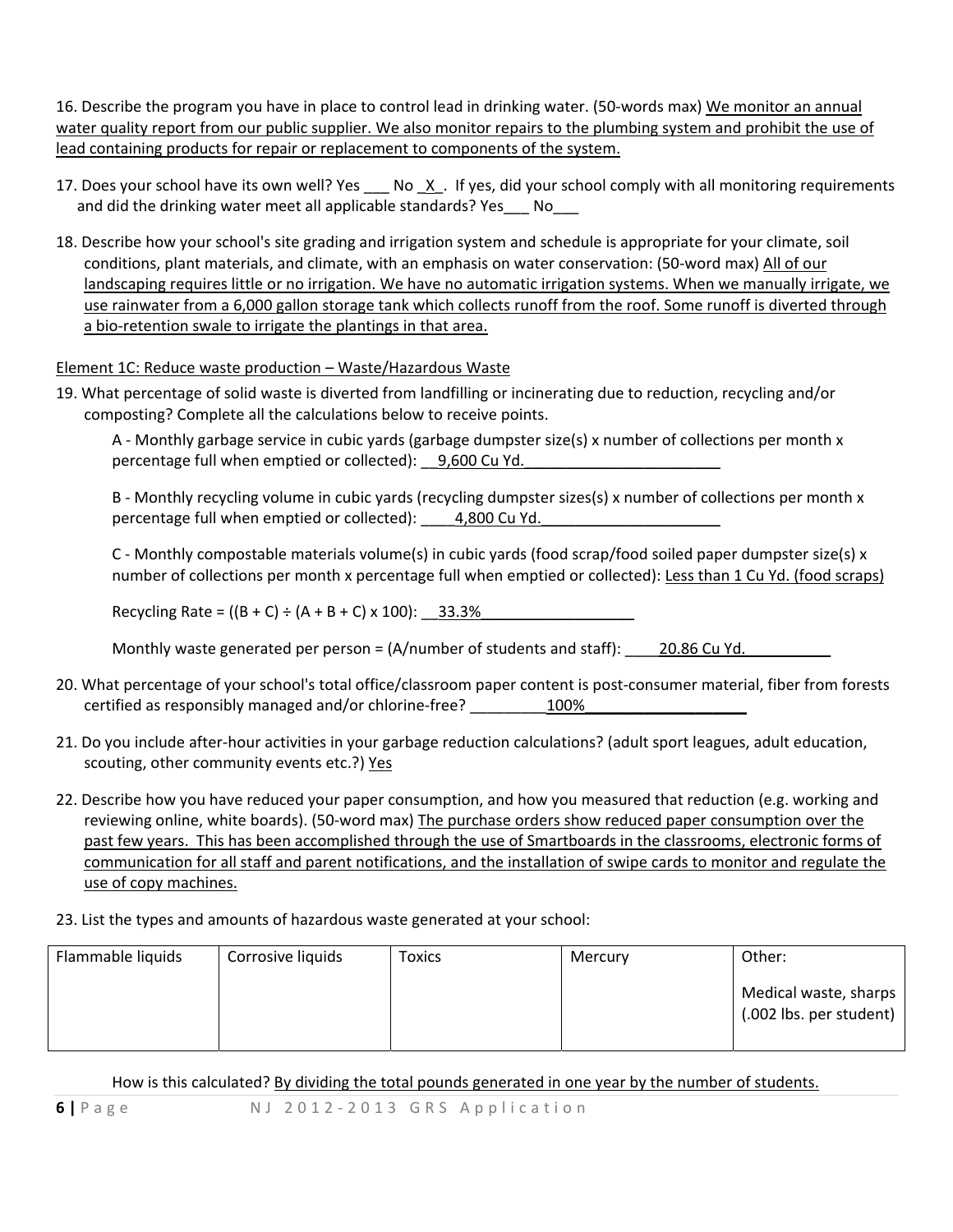How is hazardous waste disposal tracked? In accordance with state guidelines, it is picked up and transported using a chain of custody method from generator to destination. Signed documents are returned to confirm proper disposal.

24. Which green cleaning custodial standard is used? Green Seal Certified

What percentage of all products is certified? \_\_\_\_\_\_98%\_\_\_\_\_\_\_\_\_\_\_\_\_\_\_\_\_\_\_\_\_\_\_\_\_

What specific third party certified green cleaning product standard does your school use? Green Seal Certified and occasionally we use Green Seal Select products.

Describe the measures your school has taken to use only green cleaning product. Extensive research is done to determine the proper fit of products for our specific use. This is enforced through continued training. We also prohibit the use of any product other than those we provide.

- 25. Describe other measures taken to reduce solid waste and eliminate hazardous waste (on‐site composting). (100‐ word max) We have a central clearing house for the ordering and storage of supplies. Supplies are requested through requisitions approved by administration. This prevents impulse ordering and product spoilage caused by overstock. We evaluate products before we purchase them to prevent the use of hazardous materials. Also, the Gardening Curriculum teaches the students the benefits of composting. Some food scraps are collected from the cafeteria and placed in a compost tumbler. Students then use this compost on the school's goldfinch gardens, butterfly gardens, and hummingbird gardens.
- 26. If your school has a nurse's office, how does the nurse track regulated medical waste? Describe the tools or mechanisms to track waste. In accordance with state guidelines, medical waste is picked up and transported using a chain of custody method from generator to destination. Signed documents are returned to confirm proper disposal.
- 27. Is a Hazardous Waste Policy for storage, management and disposal of chemicals in laboratories and other areas with hazardous waste, in place and actively enforced? Yes  $X$  No
- 28. Are they any Underground Storage Tanks located at your School? \_\_\_\_Yes \_X\_ No If yes, do you have the proper permits for using an underground tank? \_\_\_Yes \_\_\_No

# **Element 1D: Use of alternative transportation**

29. What percentage of your students walk, bike, bus, or carpool (2 + student in the car) to/from school? (Note if your school does not use school buses) 25% of the Summerfield students are walkers and 75% of the students are bused by law because of IEPs, mileage (NJSA 18A;39‐1), or hazardous routes (NJSA 18A;39‐1.5). Summerfield is located on a busy county road and the neighborhood is split by a four lane highway (Route 33). It is also a magnet school for the district's Launch (Honors) Program and the receiving school for the Tri-county Comprehensive Deaf Education Program. Therefore, students are bused in from Monmouth, Ocean, and Middlesex counties.

How is this data calculated? (50-word max) These numbers were provided by the District's Transportation Department.

30. Has your school implemented?

[X] designated carpool parking stalls.

[X] a well-publicized no idling policy that applies to all vehicles (including school buses).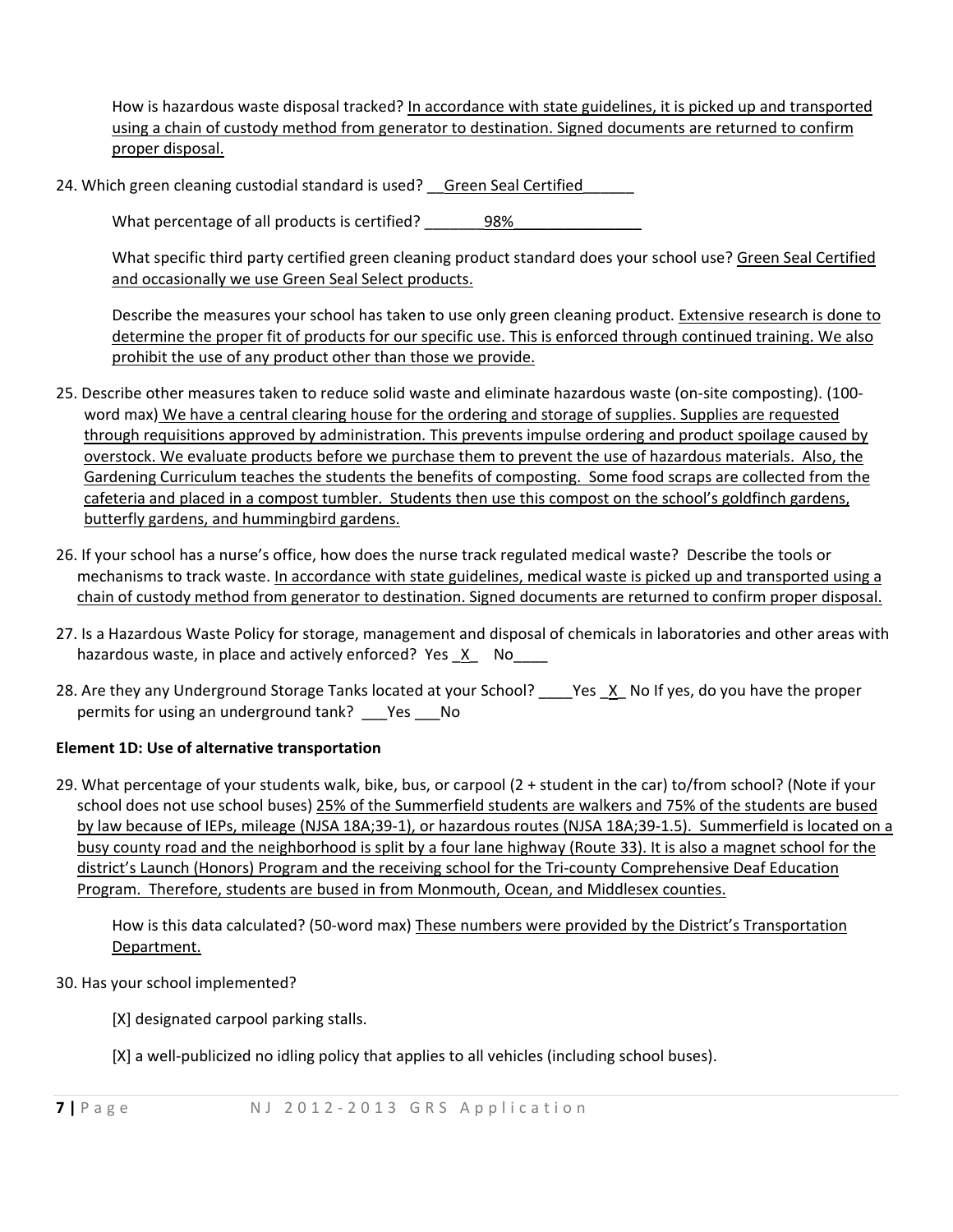- [X] Vehicle loading/unloading areas are at least 25 feet from building air intakes, doors, and windows.
- [X] Safe Pedestrian Routes and/or Bicycle Routes to School
- [] Walk and Bike to School Days?
- [] A Walking School Bus program?
- [X] Walking and bicycling safety curriculum?

Describe activities in your safe routes program: (50-word max). Maps are available to parents recommending the safest route to school. Factors such as sidewalks, crossing guards, crosswalks, street lighting, and traffic lights are considered while developing the safest route maps. Bike racks have also been installed to encourage students to ride their bikes to school.

31. Describe how your school transportation use is efficient and has reduced its environmental impact (e.g. more efficient bus routes, diesel retrofits for buses, use of biodiesel fuel, electric vehicles). (50‐word max) By coordination of bell schedules, shared services with other districts, and the re‐structuring of bus routes, in October of 2011 we were able to achieve an efficiency rating of 212%, placing Neptune School District in the top 1% of the most efficient school districts in Monmouth County relative to transportation.

# **Summary Question for Pillar 1**

32. Describe any other efforts toward reducing environmental impact, focusing on innovative or unique practices and partnerships. (100‐word max) Mechanical systems: geothermal heating and cooling with variable frequency drives and flow control valves and an energy recovery system to recover and reuse energy that would be lost through exhaust. Electrical systems: day lighting controls and occupancy sensors. Plumbing systems: waterless urinals and rainwater collection. Building automation system: allows for precise control and timing of heating, air conditioning, and lighting systems. Sunscreens allow winter sunlight to provide heating but block the summer sun. Two electric vehicle charging stations are located in prime parking spots and are free of charge to district employees as an incentive to purchase an electric vehicle.

# **PILLAR 2: IMPROVE THE HEALTH AND WELLNESS OF STUDENTS AND STAFF**

# **Element 2A: Integrated school environmental health program – Integrated Pest Management/Contaminant controls and Ventilation/Asthma control/Indoor air quality/Moisture control/Chemical management**

1. List all actions taken by your school to control and or manage student's exposure to pesticides. For each action listed, rate the action's effectiveness. We adopted and enforce New Jersey Department of Health Integrated Pest Management guidelines. We have a site specific policy which prohibits the use of pesticides unless absolutely necessary. All preventive measures have to be exhausted first. If pesticide use is necessary, our IPM coordinator has to approve and sign off on the product. The date and time of application is sent home to parents and occurs when the building is unoccupied. This policy is very effective. No pesticides have been used on campus since we opened the school in 2007. The preventive approach is 100% effective.

2. Which of the following practices does your school employ to minimize exposure to hazardous contaminants? Provide specific examples of actions taken for each checked practice.

[X] Our school prohibits smoking on campus and in public school buses. Signs display the State law and Board policy that prohibit smoking anywhere on school property.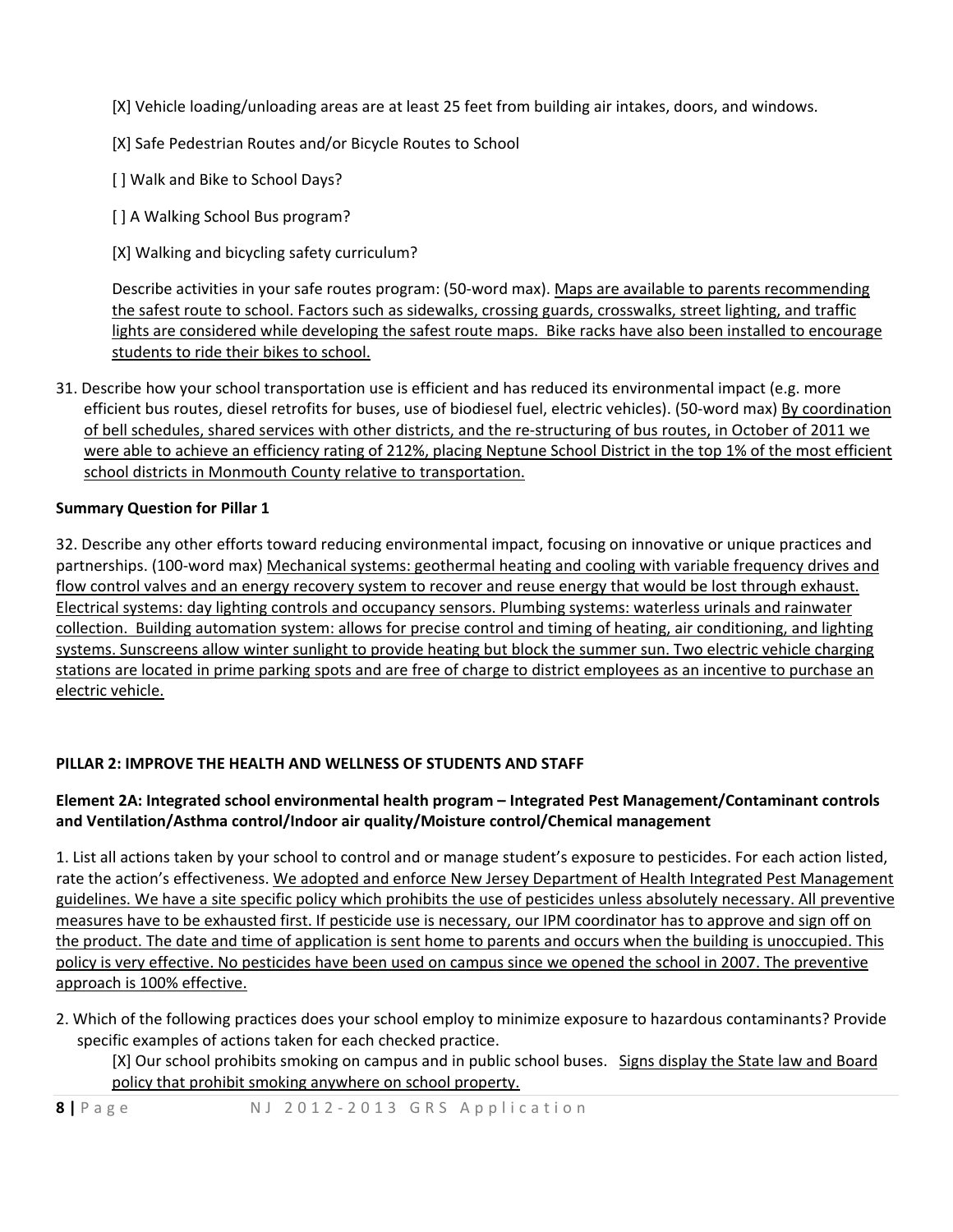[X] Our school has identified and properly removed sources of elemental mercury and prohibits its purchase and use in the school.

- [X] Our school uses fuel burning appliances and has taken steps to protect occupants from carbon monoxide (CO) Carbon monoxide detectors are located in areas where fuel burning mechanical appliances are.
- [ ] Our school does not have any fuel burning combustion appliances (e.g. boilers, emergency generators, hot water heaters, etc.)

\_\_\_\_\_\_\_\_\_\_\_\_\_\_\_\_\_\_\_\_\_\_\_\_\_\_\_\_\_\_\_\_\_\_\_\_\_\_\_\_\_\_\_\_\_\_\_\_\_\_\_\_\_\_\_\_\_\_\_\_\_\_\_\_\_\_\_\_\_\_\_\_\_\_

[X] If Applicable ‐ Our school has tested all frequently occupied rooms in contact with the ground, and first floor rooms above basement spaces that are not frequently occupied for radon gas and has fixed and retested rooms with levels that tested at or above 4 pCi/L OR our school was built with radon resistant construction features and tested to confirm levels below 4 pCi/L. Our school has been tested and is well below the EPA recommended action guideline.

[X] Our school has identified any wood playground or other structures that contain chromate copper arsenate and has taken steps to eliminate exposure. Our playground equipment and play surface materials meet all current codes and do not contain any wood.

- 3. Describe how your school controls and manages chemicals routinely used in the school, as well as construction or cleaning activity that produces odors or dust, to minimize student and staff exposure. (100‐word max) Cleaning products are stored in locked closets accessible only to custodial staff. We prohibit the use of cleaning products during the day, excluding emergencies. We use vacuums with HEPA filters instead of sweeping dirt and dust, preventing it from becoming airborne. We follow our indoor air quality policy for construction activities. Nonessential work takes place after hours. We utilize the use of negative pressure in work areas to prevent cross contamination of product odor and dust into non work areas. We follow New Jersey guidelines for Renovation and Construction and the EPA Renovation Repair and Paint rule.
- 4. Describe actions your school takes to prevent exposure to asthma triggers in and around the school. (100-word max) We restrict the use of offensive products during the day to the fullest extent possible. We use vacuums with HEPA filters instead of sweeping dirt and dust preventing it from becoming airborne. We follow our indoor air quality policy. Non-essential work takes place after hours. We utilize the use of negative pressure in work areas to prevent cross contamination of product odor and dust into non work areas. We follow New Jersey guidelines for Renovation and Construction in Schools.
- 5. Describe actions your school takes to control moisture from leaks, condensation, and excess humidity and promptly cleanup mold or removes moldy materials when it is found. (100‐word max) Our indoor air quality policy requires a prompt investigation into any air quality complaint or inquiry. We treat water infiltration as an urgent matter, similar to any other school mechanical emergency. The source of intrusion is detected, corrected or contained, and then drying techniques are implemented if necessary. Any mold is immediately removed. We keep air conditioning set points slightly higher to prevent condensation on walls and furniture. Condensate pumps and drains are checked quarterly to ensure they are functioning properly.
- 6. Our school has installed local exhaust systems for major airborne contaminant sources. (X)Yes ( )No Each area has mechanical exhaust meeting ASHRAE standards.
- 7. Describe your school's practices for inspecting and maintaining the building's ventilation system and all unit ventilators to ensure they are clean and operating properly. (100-word max) We perform quarterly inspections in accordance with our indoor air quality policy*.* All HVAC units have a unique identifier number on them corresponding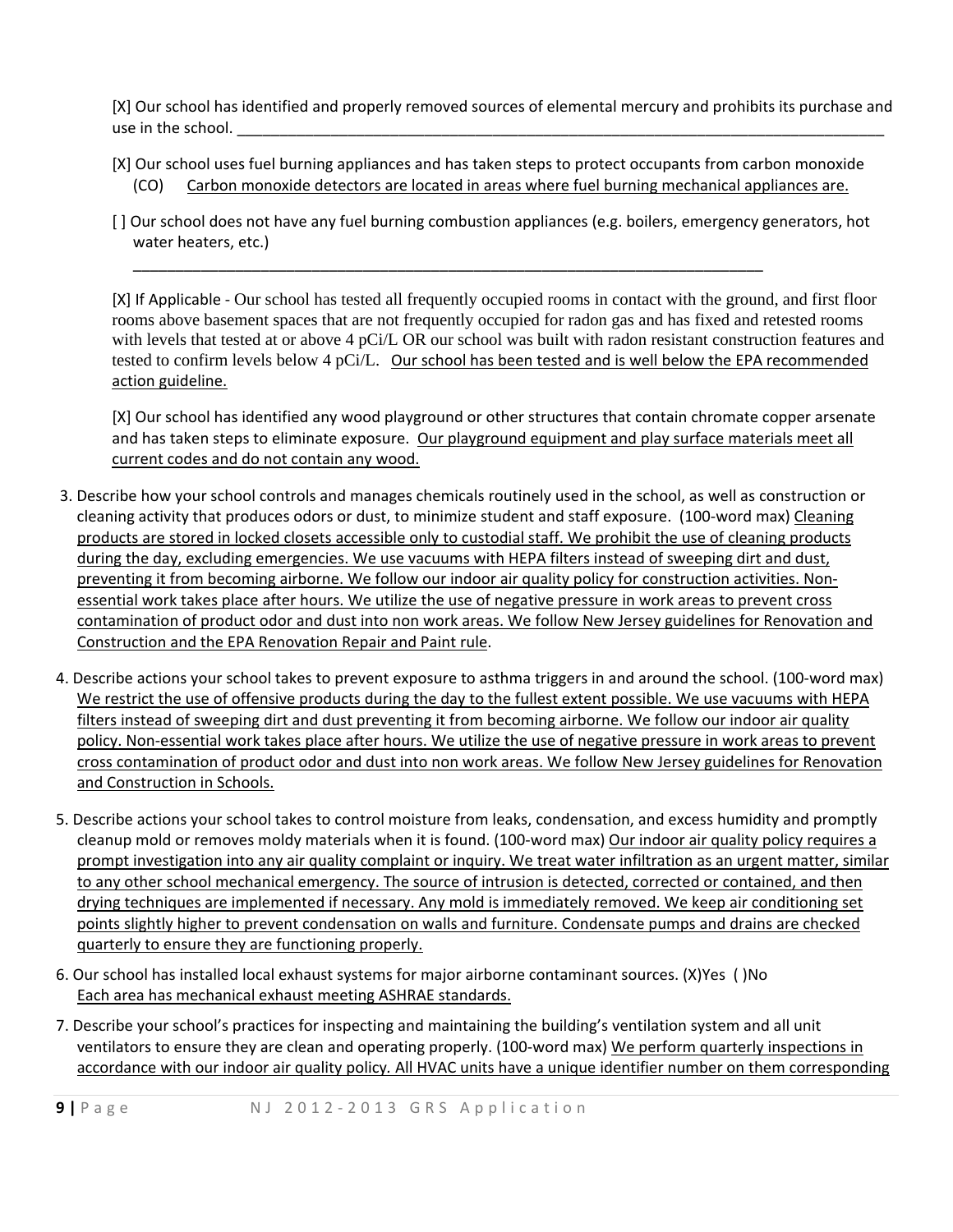to a record in an indoor air quality binder. This ensures that quarterly inspections, maintenance, and filter changes take place as required. It also allows repairs to be tracked to see if there are any patterns of breakdowns

- 8. Describe actions your school takes to ensure that all classrooms and other spaces are adequately ventilated with outside air, consistent with state or local codes, or national ventilation standards. (100‐word max) During construction we hired a commissioning agent to ensure the mechanical systems were installed according to specifications and code. One year later we hired a company to return and re-commission the building to detect any possible problems. We have a chain of comand electronic work order system for building occupants to report any unit failures. When repairs are made, the initiator of the work order receives an email informing them that repairs are complete. This prevents working on the wrong unit and ensures occupant satisfaction.
- 9. Describe other steps your school takes to protect indoor environmental quality such as:
	- [] implementing EPA IAQ Tools for Schools and/or
	- [X] conducting other periodic, comprehensive inspections of the school facility to identify environmental health and safety issues and take corrective action.

[X] participating in the Pediatric/Adult Coalition of NJ's Asthmas Friendly Awareness Program (200-word max) We regularly conduct facility inspections using checklists provided by the New Jersey Department of Education. We participate in the Pediatric/Adult Asthma Coalition of New Jersey Asthma Friendly School program. We have trained our nurse on asthma basics and treatment plans, provided a nebulizer, prohibit idling of vehicles and provided training to faculty and staff on Indoor Air Quality and asthma management.

# **Element 2B: Nutrition and Fitness – Fitness and outdoor time/Food and Nutrition**

- 10. Which practices does your school employ to promote nutrition, physical activity and overall school health? Provide specific examples of actions taken for each checked practice, focusing on innovative or unique practices and partnerships. (100‐word max each)
	- [ ] Our school participates in the USDA's Heathier US School Challenge. Level and year: \_\_\_\_\_\_\_\_\_\_\_\_\_\_\_\_\_\_
	- [ ] Our school participates in a Farm to School program to use local, fresh food.
	- [X] Our school has an on-site food garden. The fourth and fifth grade classes plant salad gardens in the fall and the spring. These gardens are in raised beds located on campus. The students read the seed packets, plan their garden accordingly, plant the seeds, weed the gardens, water the gardens with recycled rainwater collected from the roof and stored in an underground tank, and harvest their vegetables.
	- [X] Our school garden supplies food for our students in the cafeteria, a cooking or garden class or to the community. At the end of the two growing seasons, each fourth and fifth grade class has a Salad Party using the fresh vegetables they grew on campus.
	- [X] Our students spent at least 120 minutes per week over the past year in school supervised physical education. The students received 30 minutes of physical education each week with a certified PE teacher. They received 120 minutes each week of classroom teacher directed PE. Students also engaged in additional PE hours as they hiked through SummerWood with the Environmental Science teacher and tended their gardens with the Gardening teacher.
	- [X] At least 50% of our students' annual physical education takes place outdoors. The gymnasium is only utilized during inclement weather. Most of the physical education activities happen outdoors even in the winter. The district's athletic complex is located on campus and teachers are encouraged to use the football field for their teacher directed PE. The classes also have access to the playground on campus for unstructured, but teacher supervised, play. The SummerWood, Gardening, and Marine Science Programs also remove the students from the traditional classroom setting and expose them to the local ecosystems.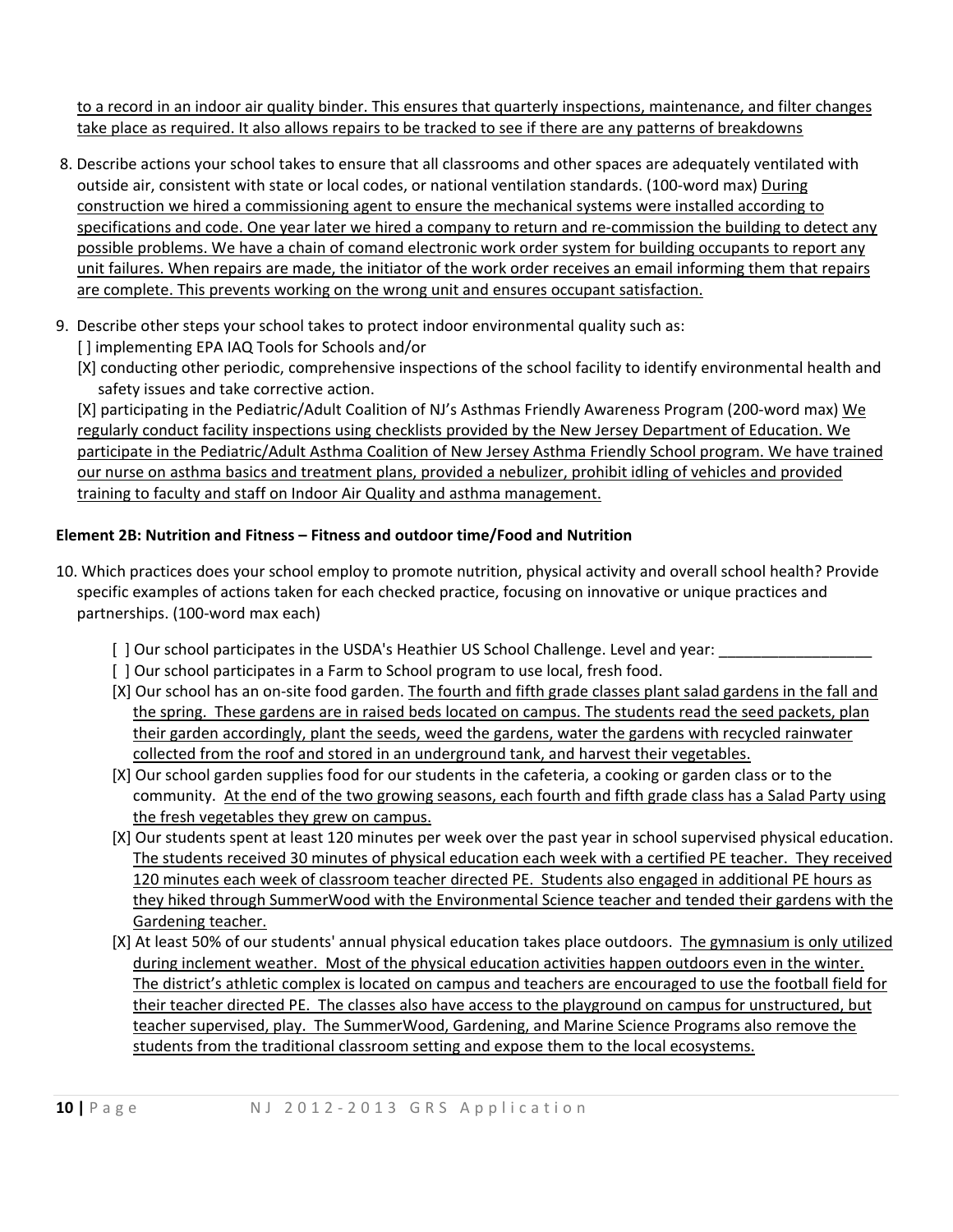- [X] Health measures are integrated into assessments. Students are taught Health through the Health and Science Curricula. These Health‐related concepts are integrated into quarterly assessments.
- [ ] At least 50% of our students have participated in the EPA's Sunwise (or equivalent program).
- [X] Our school's food services program is working to bring more local produce and sustainably produced foods into the schools. The Neptune Township School District is committed to providing fresh locally and sustainably produced foods to its students and staff members. At Summerfield, this commitment is reinforced each year. During the last week of September, the Youth Advisory Committee (composed of Summerfield students) meets with the food service management to highlight and promote the value and importance of New Jersey agriculture and fresh foods. They also plan out the food service menu and discuss topics related to the value of farm fresh foods for children and the impact nutrition has on their general health and their success in school.

Percentage: 20% Type: Seasonal fruits and vegetables: lettuce, greens, apples, peaches, tomatoes, spinach, corn, peppers, cucumbers, & zucchini.

11. Does your school compost lunch waste on‐site? If so, what percent? How much is used in your outdoor classroom? Yes, a small percentage of school lunch waste is composted on site. Students collect the waste, add it to a compost tumbler, and use it to fertilize the goldfinch gardens, butterfly gardens, and hummingbird gardens on campus. The compost is not used on the vegetable gardens.

12. What environmental technology is used at your school? (e.g. weather station, composting, rain garden) Students at Summerfield Elementary interact with Vernier Environmental Science Probes, pedometers, a digital weather station connected to WeatherBug.com, a compost tumbler, a bio‐retention swale/rain garden, and 17 raised beds for planting and managing their own gardens. The campus also houses two electric vehicle charging stations with preferred designated parking, 30 acres of SummerWood trails that contain emergency call stations that serve as Wi‐Fi hotspots and lightning storm warning stations, a 6,000 gallon collection tank with infiltration chambers (used to recycle rainwater, irrigate the vegetable gardens, and recharge ground water), a geothermal heating and cooling system, sunscreens angled to allow passive solar heating in the winter but block the summer sun, and occupancy sensors for indoor lighting.

13. Describe the type of outdoor education, exercise and recreation available. (100-word max) During school hours students participate in PE and teacher directed PE as described above. These PE activities utilize the Memorial Athletics Complex for structured play and the playground for unstructured play. Students also hike through SummerWood, manage their gardens, and use nets to capture marine life off of Sandy Hook. Summerfield facilitates outdoor recreation after school hours by having open public access to the playground and to the SummerWood trails from dawn to dusk every day. Students frequently use the playground afterhours and community members are often seen walking their dogs, jogging, hiking, or bird watching in SummerWood.

# **Summary Question for Pillar 2**

14. Describe any other efforts to improve nutrition and fitness, highlighting innovative or unique practices and partnerships. (100-word max) The district's K-5 Gardening Program is a fun and innovative way to teach proper nutrition. One unique partnership is the Joint Use Agreement for SummerWood that Summerfield shares with the township. This cooperative effort transformed an unused space into a Green Acres Preserve that provides trails and several scenic overlooks to encourage outdoor activities and exploration. Each year, Summerfield students participate in the American Heart Association's "Jump Rope for Heart" program. Staff members are encouraged to participate in the "Neptune Meltdown", a district wide initiative to promote healthy life choices through a Biggest Loser‐style weight loss competition.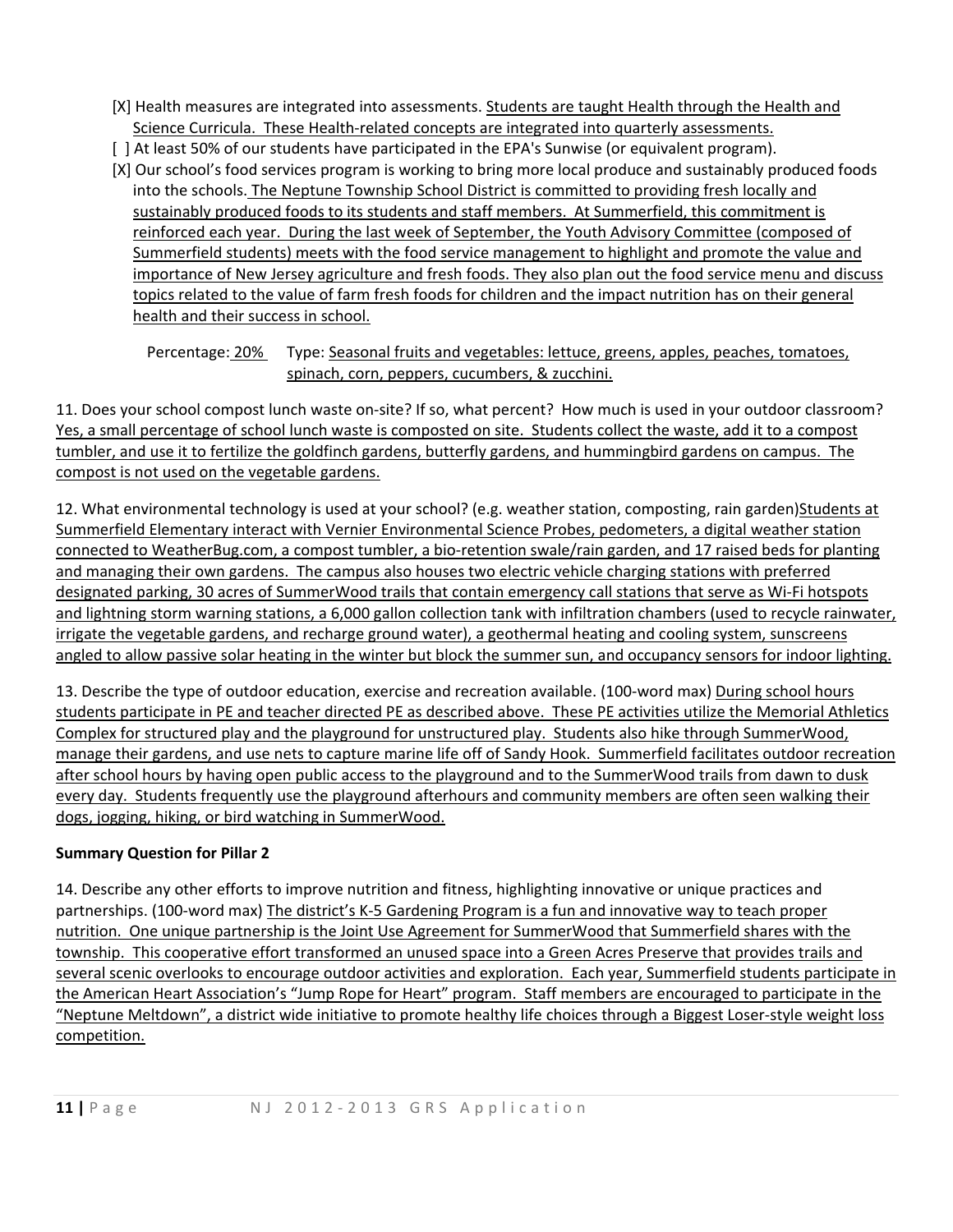### **Pillar 3: Provide effective environmental and sustainability education, incorporating STEM, civic skills and green career pathways:**

# **Element 3A: Interdisciplinary learning about the key relationships between dynamic environmental, energy and human systems.**

1. Which practices does your school employ to help ensure effective environmental and sustainability education? Provide specific examples of actions taken for each checked practice, highlighting innovative or unique practices and partnerships.

[X] Our school has an environmental or sustainability literacy requirement. (200-word max) The Neptune Township School District employs three Elementary Environmental Science teachers to cover four distinct environmental/sustainability literacy programs. All of the Summerfield students are required to participate in all four programs. For the first, every student attends two fieldtrips each year to SummerWood, a natural plot of land that has been preserved by the township and the NJDEP Green Acres Program. During these trips, the students do inquiry-based ecology lessons that study the relationship between dynamic environmental and human systems. During the winter months, the classes visit the Science Room to do indoor experiments related to their fieldtrips. The second Environmental Science teacher runs the next two programs. For the Gardening Program, the different grade levels plant goldfinch gardens, butterfly gardens, hummingbird gardens, and salad gardens on the school's campus. In the winter, he teaches our LEED Green Schools Curriculum. Students do sustainability-based labs that focus on topics such as alternative forms of energy (wind/solar) and clean water. The third Environmental Science teacher runs the Marine Science Program. All of the fifth grade students go to Sandy Hook and seine in the bay to collect and identify marine life. Each of these programs contains a graded written component.

[X] Environmental and sustainability concepts are integrated throughout the curriculum. (200-word max) The entire Science Curriculum contains activities that are designed to be cross curricular. This includes the units covered by the classroom teachers as well as the SummerWood, LEED Green Schools, Gardening, and Marine Science Programs. For example, the fourth grade Salad Garden Unit integrates Social Studies (students identify native crops as they learn about the agricultural history of NJ) and Math (students use fractions, geometry, and graph paper to divide up the available area into different size plots for different crops). However, Neptune also emphasizes environmental and sustainability concepts in the other curriculum documents. For example, the fifth grade Language Arts Literacy curriculum states, "They [the students] will enhance writing skills by using descriptive language, writing poetry, as well as persuasive writing. Students will write a local business and the township to address environmental issues, and arrange to plant a tree to beautify their school environment. As a culminating activity, 5th grade students will organize a fundraiser using multimedia, and donate to an environmental agency of their choice." The LAL Curriculum has also integrated many of the activities designed by Project Learning Tree. For example, classes do several writing assignments based on the Adopt a Tree activity.

[X] Environmental and sustainability concepts are integrated into assessments. (200‐word max) The Science assessments include Collins Writing assignments, labs, Common Unit Assessments, and the NJASK State Test for fourth grade. Each grade level has one Science unit per marking period and each of those units integrates environmental and sustainability concepts. For example, to learn about Forces and Motion (Fourth Grade Science Unit 2) the students study wind power. They do an online experiment that allows them to manipulate blade size, number, and shape as they try to design the most efficient wind turbine. At the end of the marking period they will take the Fourth Grade Unit 2 Science

**12 |** Page N J 2012 ‐ 2013 GRS Application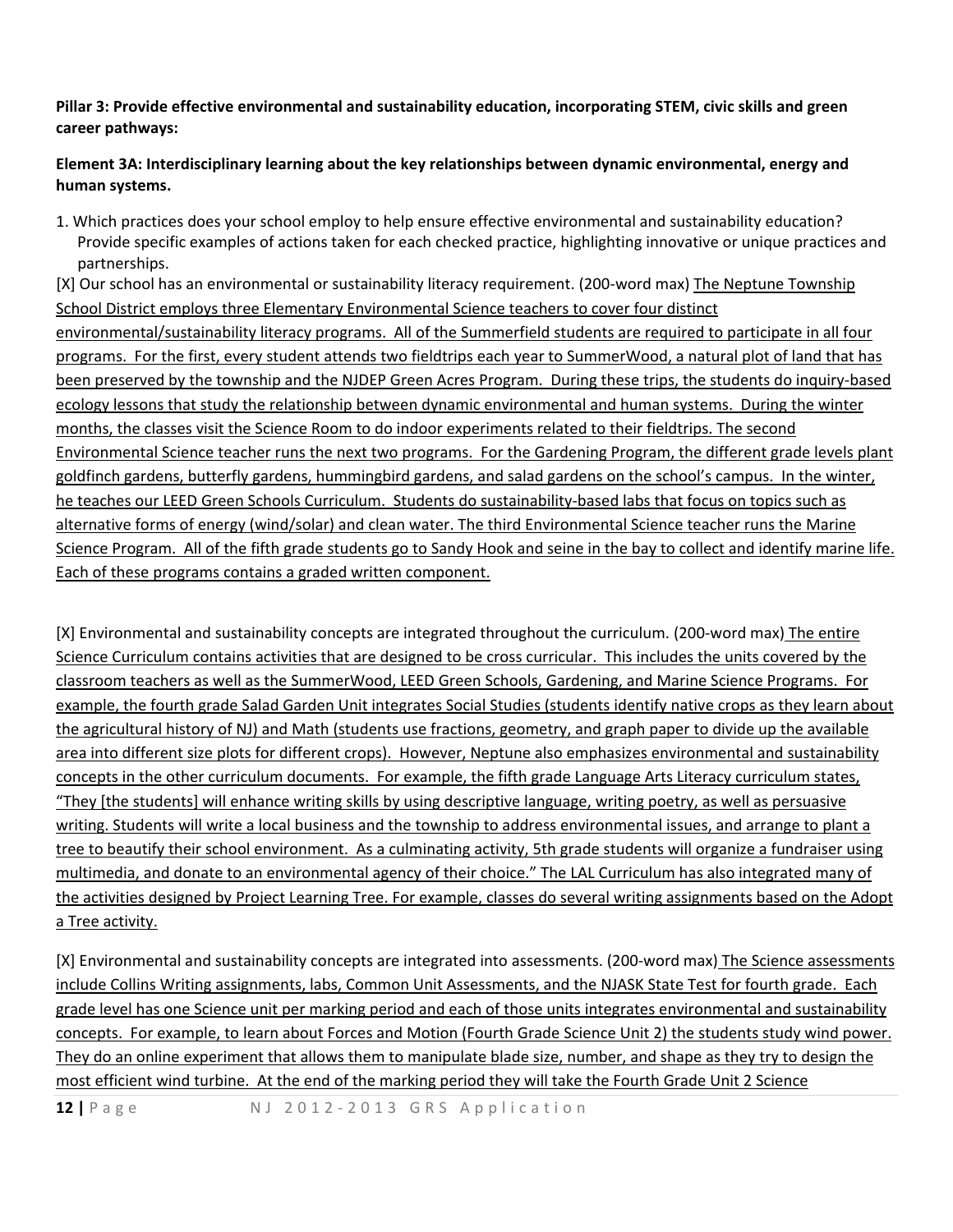Assessment. These are being written by teachers and administrators this year so that each student will take a Benchmark in September and then four Unit Assessments throughout the year. Those tests will be done online through LinkIt, the testing software used by the district. Each question can be linked to the NJCCC Standards for Science, a curriculum unit, and other skills to will allow staff to quickly identify issues related to curriculum, instruction, or an individual student.

[X] Students evidence high levels of proficiency in these assessments. (100‐word max) Neptune's commitment to Science education has produced impressive student achievement. Students consistently evidence high levels of proficiency on the district's in-house assessments. However, the clearest data to show student achievement on an unbiased test would be the results of the 2012 NJASK  $4<sup>th</sup>$  Grade Science Test. 94% of the Summerfield Elementary students scored Proficient or better with 42% scoring Advanced Proficient. This compares to 49% of the fourth graders that were Proficient or better in Language Arts and 69% that were Proficient or better in Math. Because of the successful student achievement in Science, the district continues to identify ways to use Science as a tool to teach Language Arts and Mathematics.

[X] Professional development in environmental and sustainability education are provided to all teachers. (200‐word max) In 2008 the architects, engineers, and planners from EI Associates coordinated a professional development workshop to introduce the entire school staff to the newly-built Summerfield Elementary School. This in-service focused on the energy efficient and environmentally sensitive design concepts that were incorporated into the building. The topics included but were not limited to rainwater collection, groundwater recharge through infiltration chambers and the bio-retention swale, natural daylight control, preserving the natural features of the land, and high performance heating, cooling, and ventilating systems. This was done to facilitate the use of the building and the campus as a "living textbook". The entire district staff has been invited to attend professional development through Project Learning Tree, Project WET, and the New Jersey Audubon Society's Bridges to the Natural World. At least 90% of our elementary staff attended one or more of these workshops. We have also had teachers turnkey what they have learned after attending the annual ANJEE Conference and the Green Schools Leadership Institute. Each year the teachers also attend Grade Level Meetings to address the details of the SummerWood, Gardening, LEED Green Schools, and Marine Science programs.

# **Elements 3B: Use of the environment and sustainability to develop STEM content, knowledge, and thinking skills**

2. For schools serving grades 9‐12, provide:

Percentage of last year's eligible graduates who completed the AP Environmental Science course during their high school career: \_\_\_\_\_N/A\_\_\_\_\_\_\_\_\_\_ Percentage scoring a 3 or higher: \_\_\_\_\_\_N/A\_\_\_\_\_\_\_\_\_\_\_\_\_\_\_\_\_

3. How does your school use sustainability and the environment as a context for learning science, technology, engineering and mathematics thinking skills and content knowledge? (200-word max) Summerfield Elementary is dedicated to teaching the STEM problem solving skills through environmental issues. The fifth grade LEED Green Schools lessons are a perfect example. Students participate in a series of problem solving stations that contain increasingly more complex light mazes. The team has to use mirrors to reflect light through each maze to power a solar panel at the exit. Through this activity, they also measure how the angle and location of the light source will have an effect on the energy output of the solar cell. The lesson concludes with a discussion of the benefits and challenges of solar energy. The Experimental Gardening Program is another excellent example. It's a year-long, student-led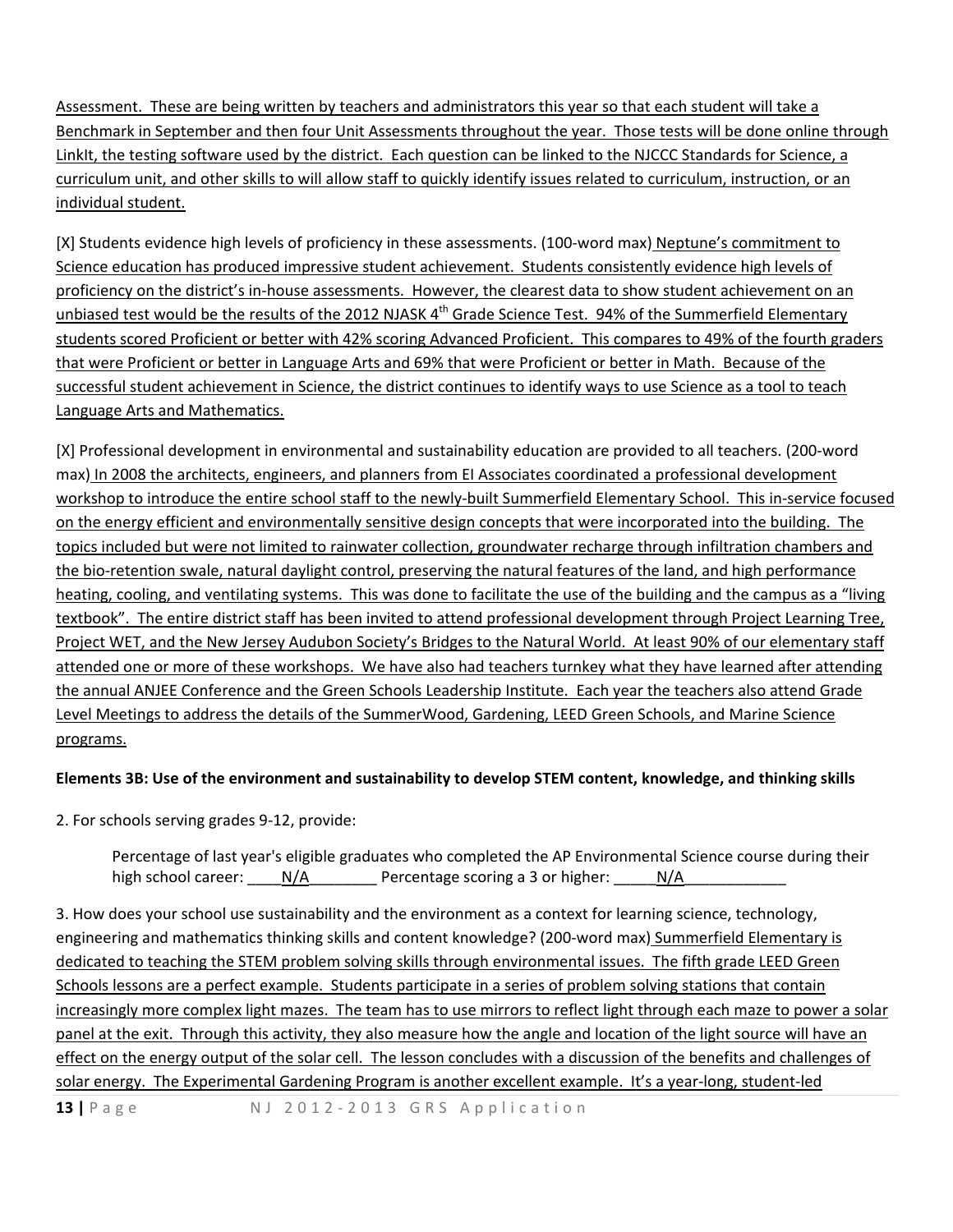experiment with the teacher only serving as a guide. The students select a variable related to gardening. In the past classes have tested the differences between hydroponics and traditional soil or have even experimented with different amounts of water, fertilizer, or light. They form a hypothesis, design an experiment, collect data, determine how they will measure success of a plant, and construct charts and graphs from their results. This lab concludes with a celebratory Salad Party. The salads are made from the vegetables the students grew.

4. How does your school use sustainability and the environment as a context for learning green technologies and career pathways? (200‐word max) The Science Curriculum forms a strong foundation for learning about green technologies and green career paths. The fourth grade LEED Green Schools activities focus on wind power. Students begin by using an interactive website to set up ideal conditions for a wind farm. They analyze how the sun can heat the land, the sea, and the air differently and they examine the effects this can have on wind generation. The students also use the district's three internet‐linked WeatherBug stations to keep a wind log. This data is analyzed and used to determine whether Neptune is a good location for building a wind farm. The Marine Science program also engages the students with green technologies for career readiness. Beginning in fifth grade, the students take a class trip to Sandy Hook and seine in the bay to collect and identify marine life. In seventh grade, the students board the district's A.N.S.W.E.R. (Area Network of Shore Water Emergency Responders) Water Rescue Boat. The students use technology such as digital anemometers, thermometers, Secchi disks, and a titration kit to test the effects of water temperature, wind speed, and water clarity on the percentage of dissolved oxygen at different ocean depths (3m vs. 10m).

# **3C: Development and application of civic knowledge and skills**

5. Describe students' civic/community engagement projects that integrate the environment, environmental justice ([as](http://www.epa.gov/environmentaljustice/) [defined](http://www.epa.gov/environmentaljustice/) by EPA) and sustainability topics. (200-word max) One good example of Summerfield's commitment to environmental justice, as it relates to the fair treatment of families living in low income areas, is the fourth grade SummerWood curriculum. Students visit SummerWood and participate in the NJ DEP Biological Water Monitoring Program. They collect and identify the different benthic macro‐invertebrates present in the Jumping Brook, a Category One Stream located in this urban district. They then calculate the water quality index of the stream using the State's Water Quality Rating system. The water quality and macro-invertebrate data is entered into an online data form for comparison with past results. The Gardening Program also promotes environmental justice by teaching the students how to test soil quality and by encouraging them to plant gardens in their own back yards. Summerfield is also proud of the Joint Use Agreement it shares with Neptune Township. For \$1 a year, the district leases SummerWood and maintains the trails, which are used daily for student field trips. However, this Green Acres Preserve also offers equal access to the public free of charge from dawn to dusk every day. Members of the community use the trails for dog walking, biking, birding, jogging, hiking, and cross‐country skiing.

6. Describe how outdoor learning is used to teach an array of subjects in contexts, engage the broader community, and develop civic skills. (200‐word max) All of the outdoor learning experiences tied to the Environmental curriculum teach an array of subjects. The Gardening, SummerWood, and Marine Science Programs emphasize Language Arts, Humanities, Math, Art, and Physical Education. Summerfield Elementary also offers several Service Learning Projects that engage the broader community and develop civic skills. The NJROTC and the Environmental JumpStart Academy students from Neptune High School have participated in SummerWood Cleanups. During these Cleanups, students monitor the types of trash they are removing so that they can identify and address sources of pollution. The fifth through eighth grade students engage in a Service Learning Project to remove Japanese Knott Weed, an invasive species, from SummerWood. Students learn about the ecological and social impacts of invasive species. They come up with

**14 |** Page N J 2012 ‐ 2013 GRS Application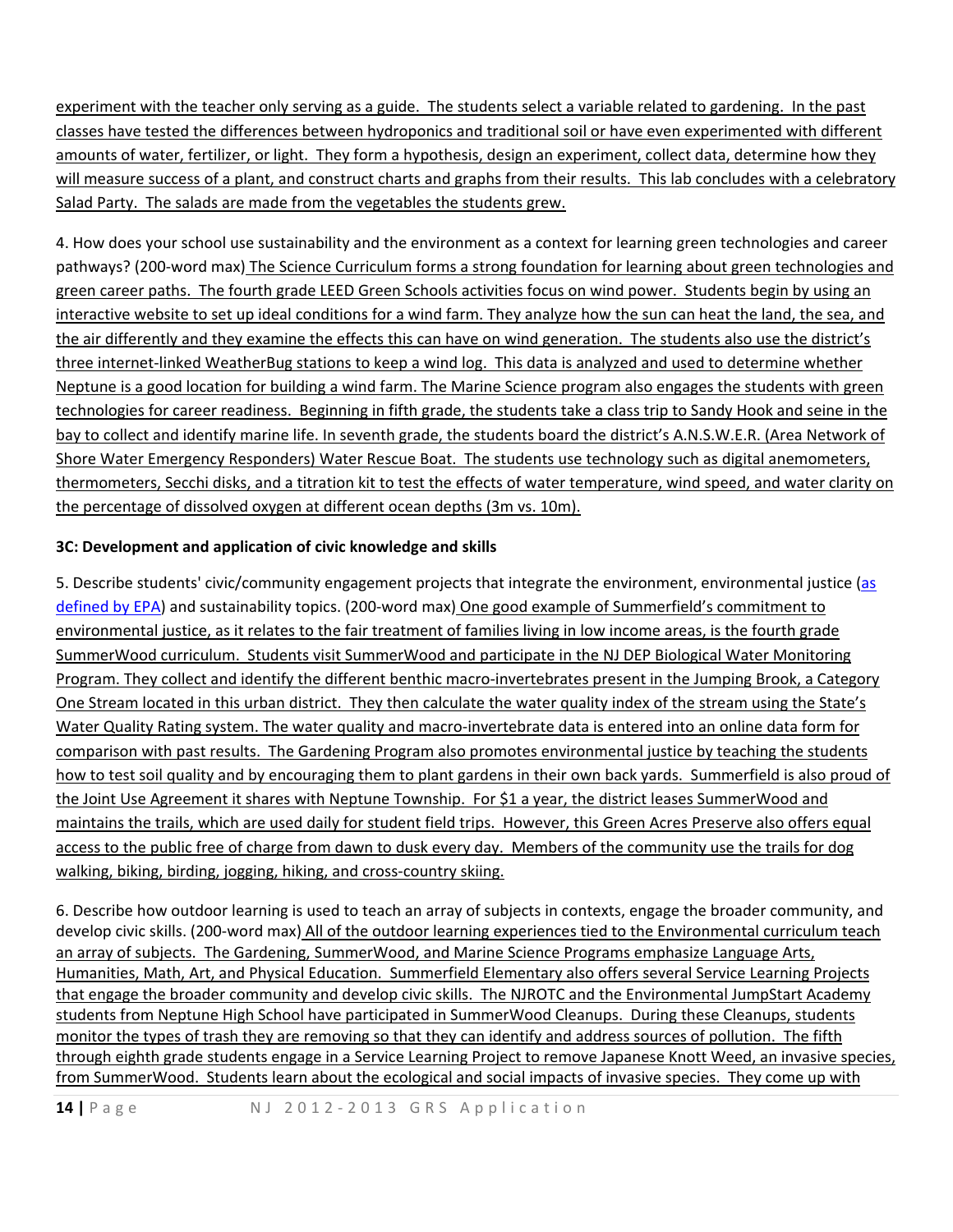creative ways to recycle/reuse the Knott Weed. Then they spend a day removing the Knott Weed and planting native species. The first through third graders learn about birds and butterflies that migrate through the area. They plant goldfinch gardens, monarch butterfly gardens, and ruby throated hummingbird gardens to attract and support these migratory species.

7. Describe your partnerships to help your school and other schools achieve in the 3 Pillars. Include both the scope and impact of these partnerships. (Maximum 200-words) A few examples of Summerfield's partnerships include: the opening of SummerWood as a field trip site to other local school districts, the coordinated effort of the district, the township, the Audubon Society, and the NJDEP to convert SummerWood to a Green Acres Preserve, and the fact that all of the schools in the district use SummerWood to enhance their Environmental Literacy Curricula. Many organizations and architectural firms have used Summerfield Elementary as a model to showcase sustainable design. Each of the following has booked Summerfield for tours and seminars on green buildings: NJDEP's Office of Economic Growth and Green Energy (formerly known as the Office of Sustainable Communities), the American Institute of Architects New Jersey Chapter, the Monmouth County Environmental Council, and the Western Monmouth League of Women Voters. Because of the close relationship with the Jersey Shore University Medical Center, Neptune was influential in their decision to design and construct a green building. Before any plans were made, the architectural team from the JSUMC toured Summerfield. Once the construction was completed, their new building also won a LEED Gold certification.

# **Summary Questions for Pillar 3**

8. Describe any other ways that your school integrates core environment, sustainability, STEM, equity and environmental justice issues (as [defined](http://www.epa.gov/environmentaljustice/) by EPA), green technology and civics into curricula to provide effective environmental and sustainability education, highlighting on innovative or unique practices and partnerships. (Maximum 200‐words) The Environmental Science Teachers are doing amazing things with the Green School Programs, but the classroom teachers are also expected to teach a rigorous Science Curriculum that integrates environmental and sustainability issues into the STEM content. This curriculum emphasizes the need for students to be engaged in the act of doing Science instead of just reading about it. Students are required to do hands‐on, student‐centered, problem‐ based lab activities. Each grade level does two to four of these labs per marking period. Students use the district's three WeatherBug stations to track weather patterns, study tree cookies with Project Learning Tree, identify ways to use water wisely with Project WET, find and identify fossils, build electrical circuits, experiment with magnets, build roller coasters, and use chemical reactions to launch projectiles. Whenever possible, these classroom STEM activities are tied into the Live Event Learning lessons taught by the Environmental Science Teachers. For example, while the first graders are studying weather with their classroom teacher they are also learning about the influences of weather/climate on habitats with the gardening teacher. While the third graders are learning about the ecosystems trapped in the fossil record, they are also observing the dynamic ecosystems in SummerWood.

9. How are your descriptions in number 8 supported or enhanced by your efforts in Pillar 1 to reduce environmental impact and costs for your school. (Maximum 100-words) The LEED Curriculum uses the Summerfield campus as a "living textbook". Completing the Project WET activities related to wise water usage, classes tour the grounds and observe the bio-retention swale and collection tank. They see how rainwater is funneled by the roof, collected, and used for irrigation. They read the tank's digital gauge before using it to water their gardens. For the second grade Sun Unit,